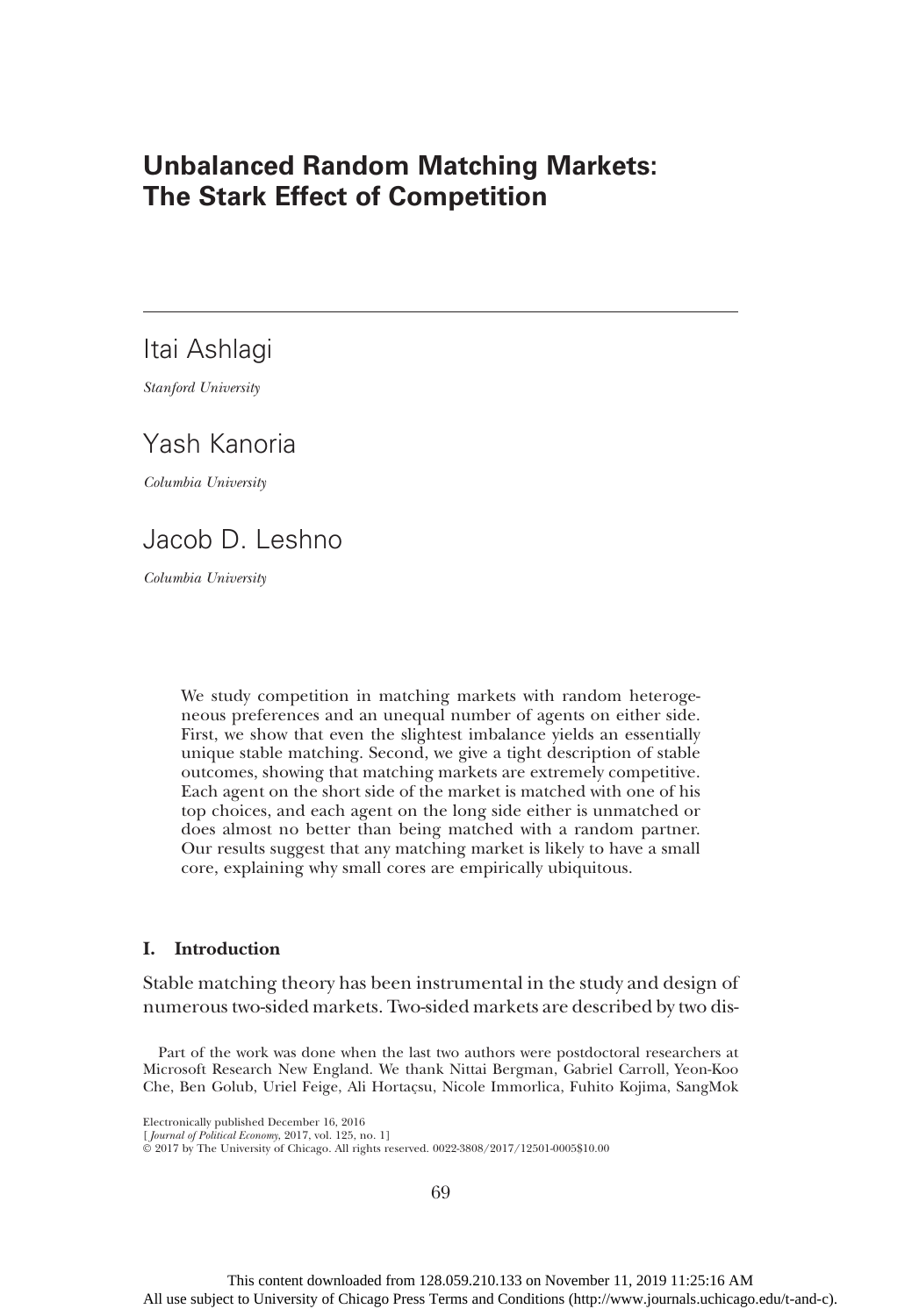joint sets of men and women, where each agent has preferences over potential partners. Examples include entry-level labor markets, dating, and college admissions. The core of a two-sided market is the set of stable matchings, where a matching is stable if there are no man and woman who both prefer each other over their assigned partners. Stability is a useful equilibrium concept for these markets since it predicts observed outcomes in decentralized markets and since stability is a critical requirement for the success of centralized clearinghouses.<sup>1</sup>

This paper analyzes competition in matching markets to address two fundamental issues. First, we address the long-standing issue of multiplicity of stable matchings.2 Previous studies show that the core is small only under restrictive assumptions on market structure, suggesting that the core is generally large. In contrast, matching markets have an essentially unique stable matching in practice.3 Second, relatively little is known about how the structure of stable outcomes is determined by market characteristics. For example, it is known that increasing the number of agents on one side makes agents on the other side weakly better off (Crawford 1991), but little is known about the magnitude of this effect.

We address these issues by looking at randomly drawn matching markets, allowing for competition arising from an unequal number of agents on either side. Influential works by Pittel (1989b) and Roth and Peranson (1999) study the same model with an equal number of agents on both sides and find that the core is typically large. Our first contribution is showing that this is a knife-edge case: the competition resulting from even the slightest imbalance yields an essentially unique stable matching. Our results, which hold for both small and large markets, suggest that any matching market is likely to have a small core, thereby providing an explanation as to why small cores are empirically ubiquitous.

Lee, Mihai Manea, Markus Mobius, Michael Ostrovsky, Parag Pathak, Assaf Romm, Al Roth, Ran Shorrer, two anonymous referees, and multiple seminar participants for helpful discussions and comments. We thank anonymous referees for helpful comments and suggestions. Ashlagi thanks the research support of National Science Foundation grant SES-1254768. Data are provided as supplementary material online.

 $1$  Hitsch, Hortaçsu, and Ariely (2010) and Banerjee et al. (2013) use stable matchings to predict matching patterns in online dating and the Indian marriage market, respectively. Stable matching models have been successfully adopted in market design contexts such as school choice (Abdulkadiroğlu, Pathak, and Roth 2005; Abdulkadiroglu et al. 2006) and resident matching programs (Roth and Peranson 1999). Roth and Xing (1994) and Roth (2002) show that stability is important for the success of centralized clearinghouses.

 $2$  The potential multiplicity of stable matchings is a central issue in the literature and has led to many studies about the structure of the core (Knuth 1976), which stable matching to implement (Schwarz and Yenmez 2011), and strategic behavior (Dubins and Freedman 1981; Roth 1982).

<sup>3</sup> A unique stable matching was reported in the National Resident Matching Program (NRMP; Roth and Peranson 1999), Boston school choice (Pathak and Sönmez 2008), online dating (Hitsch et al. 2010), and the Indian marriage market (Banerjee et al. 2013). We are not aware of any evidence of a large core in a matching market.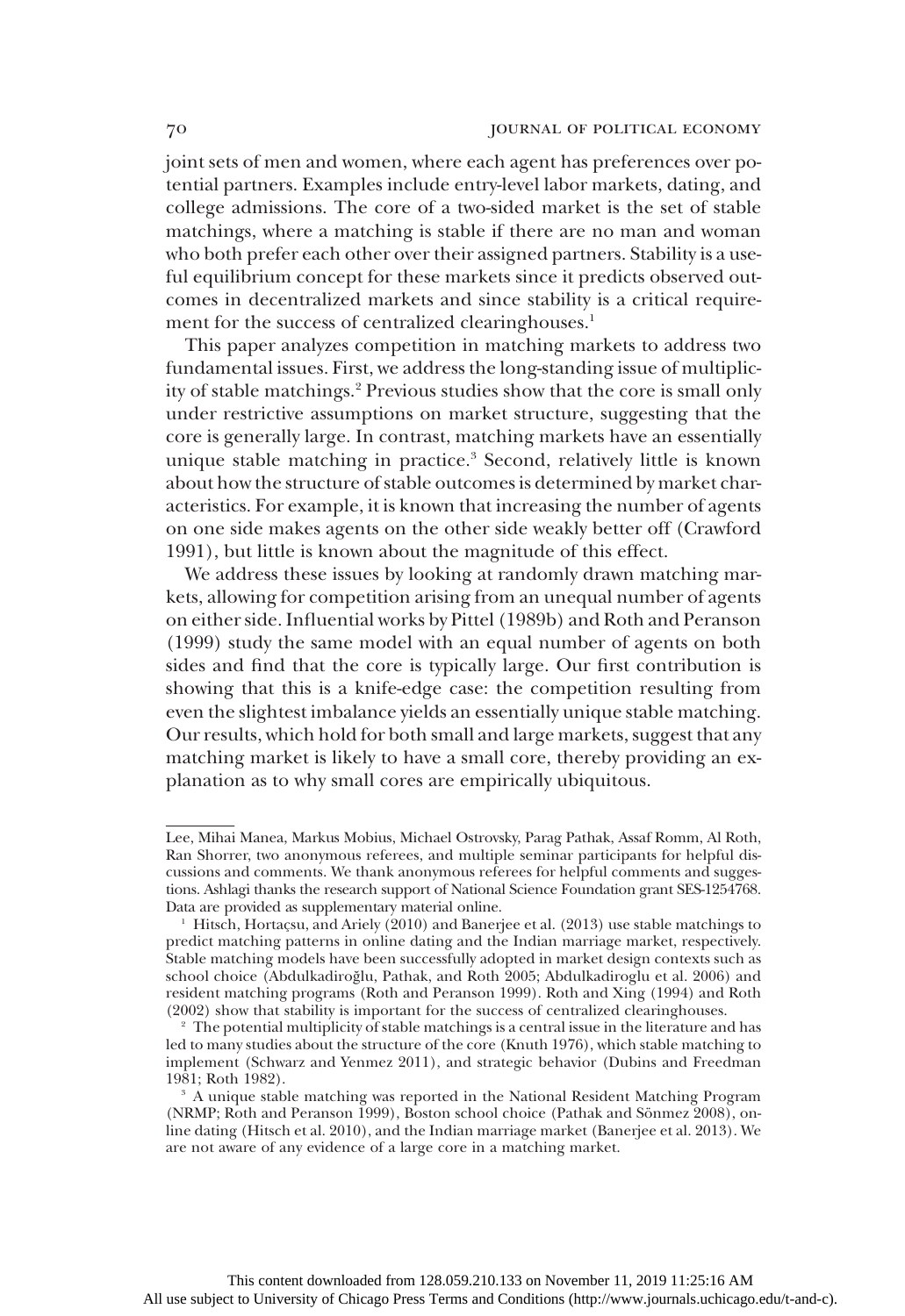# UNBALANCED RANDOM MATCHING MARKETS 71

Our second contribution is that the essentially unique stable outcome can be almost fully characterized using only the distribution of preferences and the number of agents on each side. Roughly speaking, under any stable matching, each agent on the short side of the market is matched with one of his top choices. Each agent on the long side either is unmatched or does almost no better than being matched with a random partner. Thus, we find that matching markets are extremely competitive, with even the slightest imbalance greatly benefiting the short side. We present simulation results showing that the short side's advantage is robust to small changes in the model.

Formally, we consider a matching market with *n* men and  $n + 1$  women. For each agent we independently draw a complete preference list uniformly at random. We show that with high probability, (i) the core is small in that almost all agents have a unique stable partner (i.e., they are matched with the same partner in all stable matchings), and (ii) under any stable matching men are, on average, matched with their log nth most preferred woman, while matched women are, on average, matched with their  $n/(\log n)$ th most preferred man. Thus agents on the short side rank their partners, on average, as they would if they were to choose partners in sequence.4 Matched agents on the long side, on average, rank their partners approximately the same as if they each chose their match only from a limited, randomly drawn set of log n potential partners. For example, in a market with 1,000 men and 1,001 women, men are matched on average with their seventh ( $\approx$  log 1,000) most preferred woman, while women are matched on average with their 145th ( $\approx 1,000/\log 1,000$ ) most preferred man. We further show that the benefit to the short side is amplified when the imbalance is greater.

Given that the smallest imbalance leads to a small core, even when preferences are heterogeneous and uncorrelated, we expect that matching markets will generally have a small core. In real settings preferences are likely to be correlated, but it is generally thought that correlation reduces the size of the core (see, e.g., Roth and Peranson 1999), and this notion is supported by simulation results in Section IV. We simulated markets with varying correlation structures, market sizes, and list lengths, and for all of them we found that imbalance leads to a small core.

A small core implies that there is limited scope for strategic behavior. Suppose that agents report preferences to a central mechanism, which implements a matching that is stable with respect to reported preferences. Demange, Gale, and Sotomayor (1987) consider the induced full

<sup>&</sup>lt;sup>4</sup> The corresponding mechanism would be random serial dictatorship, under which men are randomly ordered and each man is assigned in turn to his most preferred woman who was not previously assigned (see, e.g., Abdulkadiroğlu and Sönmez 1998).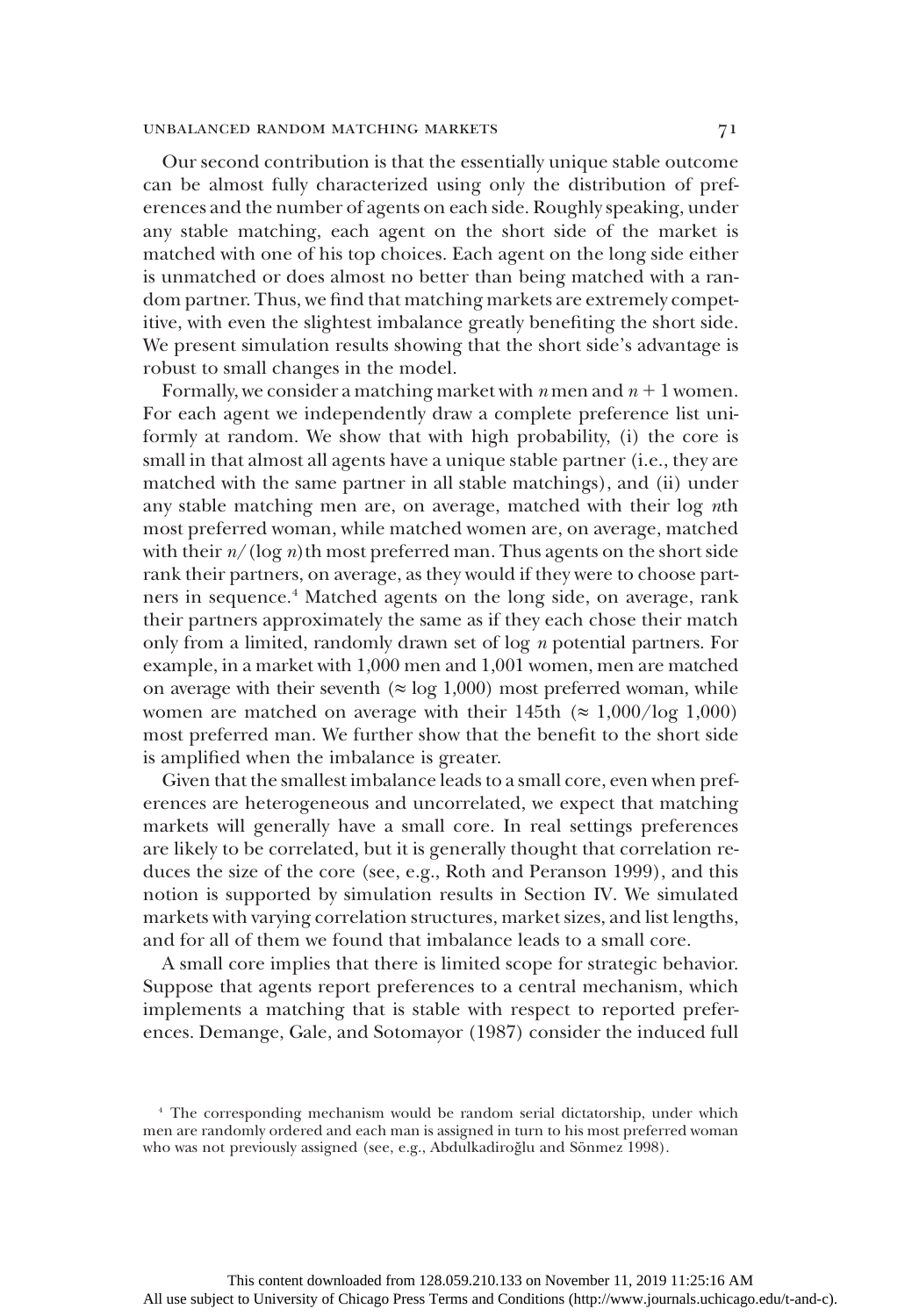information game and show that agents who have a unique stable partner are unable to gain from misreporting their preferences. It follows that in unbalanced markets with incomplete information, truthful reporting is an  $\varepsilon$ -Bayes-Nash equilibrium.<sup>5</sup> This suggests that agents should report their preferences truthfully to stable matching mechanisms and may help explain the practical success of stable matching mechanisms.

To gain some intuition for the effect of imbalance in matching markets, it is useful to compare our setting with a competitive, homogeneous buyer-seller market. In a market with 100 homogeneous sellers who have unit supply and a reservation value of zero and 100 identical buyers who have unit demand and value the good at one, every price between zero and one gives a core allocation. However, when there are 101 sellers, competition among sellers implies a unique clearing price of zero, since any buyer has an outside option of buying from the unmatched seller who will sell for any positive price.

Our results show a sharp phenomenon in random matching markets similar to the one in the homogeneous buyer-seller market, despite heterogeneous preferences and the lack of transfers. In particular, the direct outside option argument (used above in the buyer-seller market) does not explain the strong effect of a single additional woman: while the unmatched woman is willing to be matched with any man, she creates a useful outside option only for a few men who rank her favorably. However, this outside option makes these men better off, making their spouses worse off. The men who like these spouses must, in turn, be made better off. This effect ripples through the entire market, making most men better off.

Our proof requires developing some technical tools that may be of independent interest. We build on the work of McVitie and Wilson (1971) and Immorlica and Mahdian (2005) to construct an algorithm that calculates the women-optimal stable matching through a series of rejection chains. Previous analysis of rejection chains by Immorlica and Mahdian (2005) and Kojima and Pathak (2009) analyzed each rejection chain independently. Our new algorithm accounts for the interdependence between different rejection chains, allowing us to analyze the ripple effect generated by a small imbalance. The progress of the modified algorithm on random preferences can be captured by a tractable stochastic process, whose analysis reveals that different chains are likely to be highly connected.

 $5$  Furthermore, agents with a unique stable partner will be unaffected by profitable manipulations by other agents.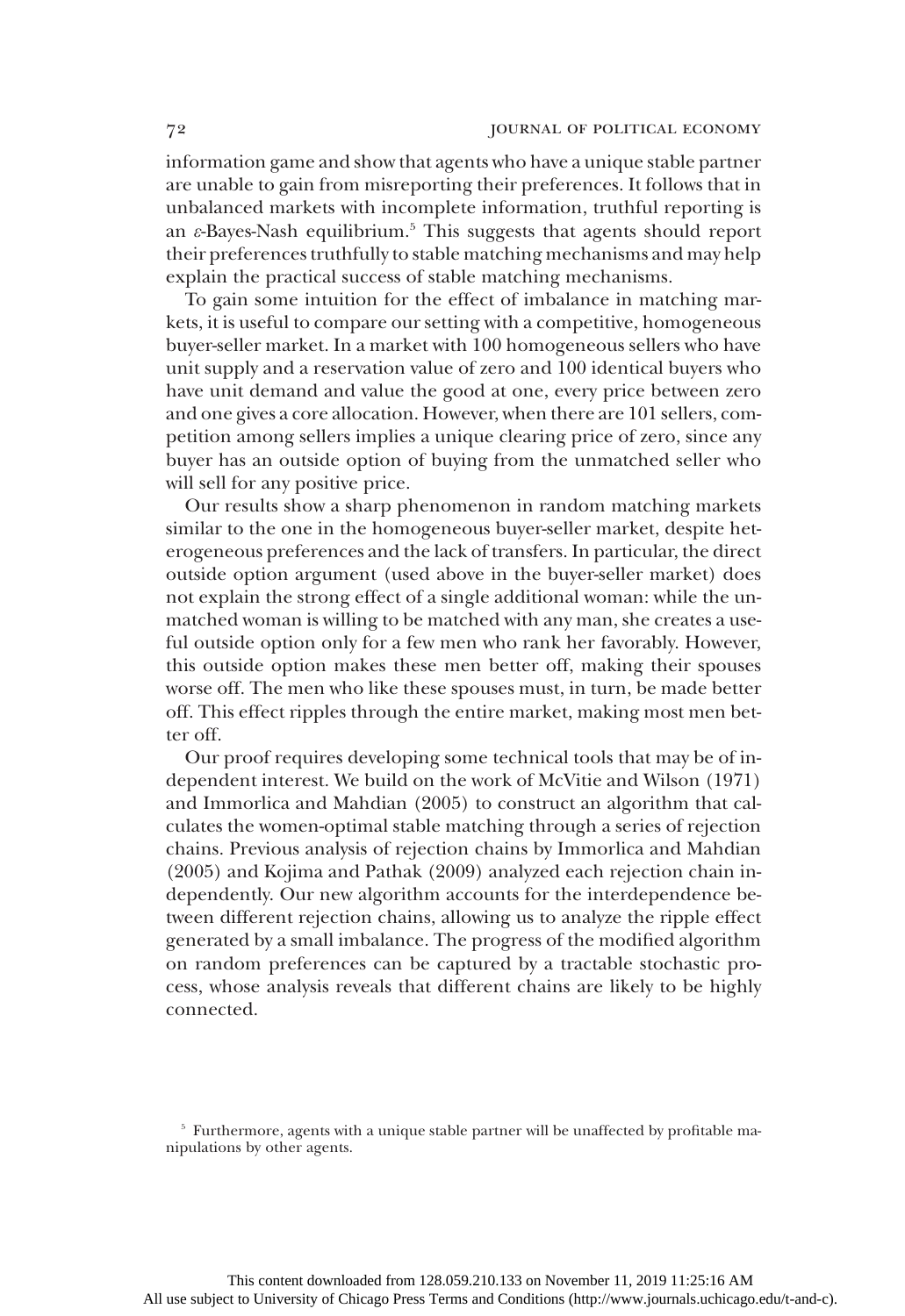## A. Related Literature

Most relevant to our work are the studies by Pittel (1989a) and Knuth, Motwani, and Pittel (1990), who extensively analyze balanced random matching markets. They characterize the set of stable matchings for a random matching market with  $n$  men and  $n$  women, showing that the men's average rank of wives ranges from  $\log n$  to  $n/\log n$  in different stable matchings and that the fraction of agents with multiple stable partners approaches one as n grows large. Roughly, our results show that the addition of a single woman makes the core collapse, leaving only the stable matching that is most favorable for men.

Several papers study the size of the core to understand incentives to misreport preferences, analyzing matching markets in which one side has short, randomly drawn preference lists.<sup>6</sup> Immorlica and Mahdian (2005) show that women cannot manipulate in a one-to-one marriage market, and Kojima and Pathak (2009) show that schools cannot manipulate in many-to-one matching markets. Our results differ in two ways. First, these papers are limited to studying manipulation and the size of the core, while we characterize outcomes and show that competition benefits the short side of the market. Second, their analysis relies on a specific market structure, which generates a large number of unmatched agents.<sup>7</sup> This market structure was necessary for the analysis in these papers, leading them to conclude that the core is likely to be small only under restrictive assumptions.

Coles and Shorrer (2014) and Lee (forthcoming) study manipulation in asymptotically large balanced matching markets, making different assumptions about the utility functions of agents. Coles and Shorrer (2014) define agents' utilities to be equal to the rank of their spouse (varying between one and n), which grows linearly with the number of agents in the market. They show that women can profitably manipulate the menproposing deferred acceptance mechanism. Lee (forthcoming) allows for correlation in preferences but assumes that utilities are bounded and the market grows large. He shows that in large markets most agents cannot profitably manipulate the men-proposing deferred acceptance mechanism. The different results stem in part from the different utility parameterizations. In a balanced market an agent's rank of his or her spouse

<sup>6</sup> The random, short list assumption is motivated by the limited number of interviews as well as the NRMP restriction that allows medical students to submit a rank-ordered list of up to only 30 programs (http://www.nrmp.org/match-process/create-and-certify-rol -applicants/) and by the limited number of interviews.

<sup>7</sup> Their proof requires that randomly drawn preference lists are short enough for agents to have a significant probability of remaining unmatched. Thus, though they assume an equal number of seats and students, their market behaves like a highly unbalanced market. Unless being unmatched is an attractive option, this implies that agents are not submitting long enough lists.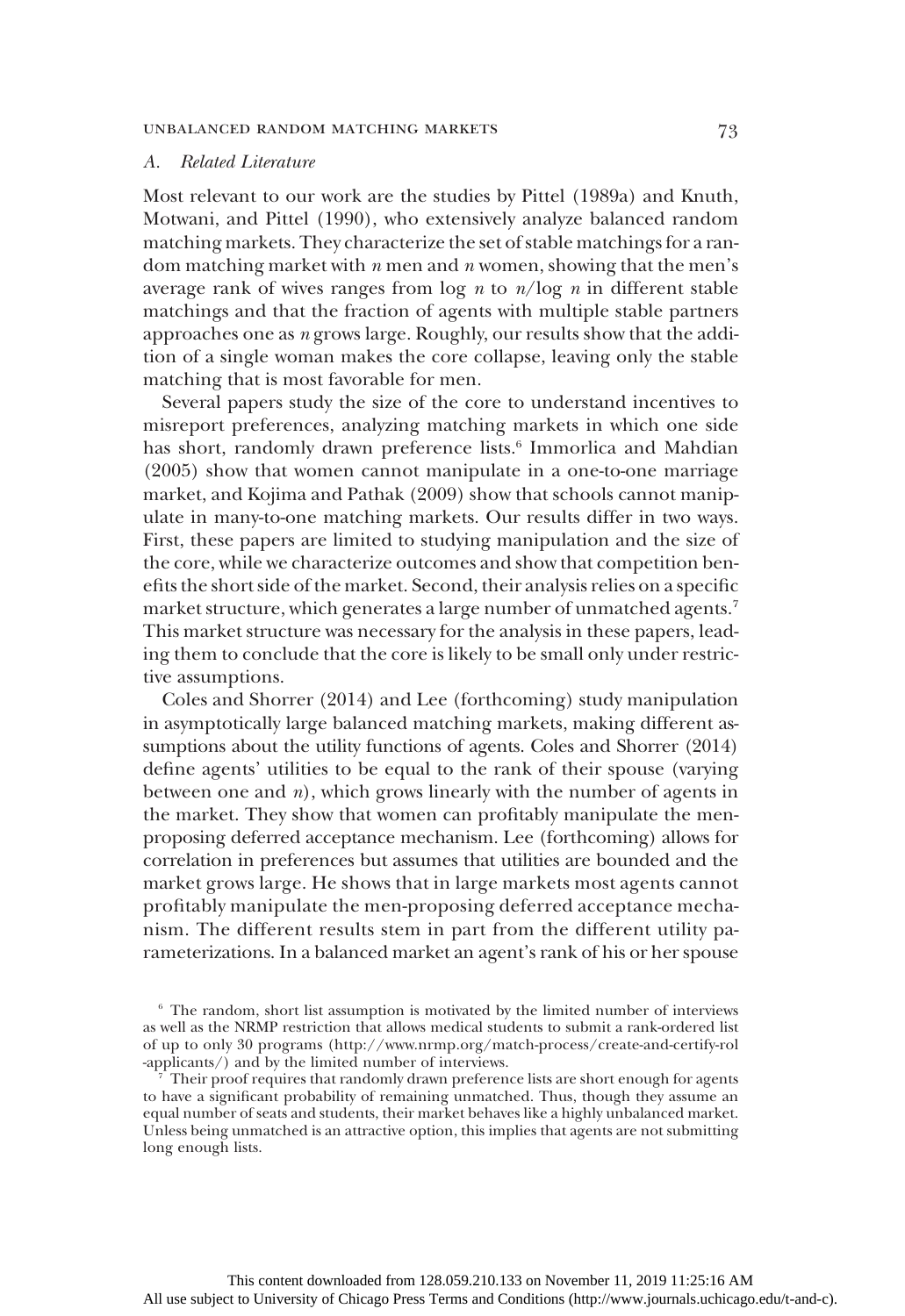can range from  $\log n$  to  $n/\log n$ , and this difference in rank can be small or large in terms of utilities.<sup>8</sup>

The literature on matching markets with transferable utility provides theoretical predictions on who is matched with whom based on market characteristics. Rao (1993) and Abramitzky, Delavande, and Vasconcelos (2011) exploit random variation in female-male balance to show that outcomes in the marriage market favor the short side. Also related to this paper is the well-known phenomenon that increasing the relative number of agents of one type ("buyers") benefits agents of the other type ("sellers") (Shapley and Shubik 1971; Becker 1973). Our paper provides the first quantification of this effect in matching markets without transfers.

Several papers studied markets with strong correlation in preferences. It is well known that if all men have the same preferences over women, there is a unique stable matching. Holzman and Samet (2014) generalize this observation, showing that if the distance between any two men's preference lists is small, the set of stable matchings is small. Azevedo and Leshno (2016) look at large many-to-one markets with a constant number of schools and an increasing number of students; they find that the set of stable matchings generically converges to the unique stable matching of a continuum model. The core of these markets can equivalently be described as the core of a one-to-one matching market between students and seats in schools, where all seats in a school have identical preferences over students.

# B. Organization of the Paper

Section II presents our model and results. Section III provides intuition for the results, outlines our proof, and presents the new matching algorithm that is the basis for our proof. Section IV presents simulation results, which show that the same features occur in small markets, and verifies the robustness of our results. Section V gives some final remarks and discusses the limitations of our model.

Online appendix A proves the correctness of our new matching algorithm. The proof of our main results is in online appendix B. In online appendix C, we discuss how our results may be extended to many-toone random matching markets.

<sup>&</sup>lt;sup>8</sup> Both log  $n/n$  and  $1/\log n$  converge to zero, meaning that as the market gets large, both men and women are matched with a partner in the top percentile of their preferences, although the convergence for women is very slow. For example,  $\log n/n = 1$  percent for  $n \approx 600$ , but  $1/\log n = 1$  percent for  $n \approx 2.68 \times 10^{43}$ .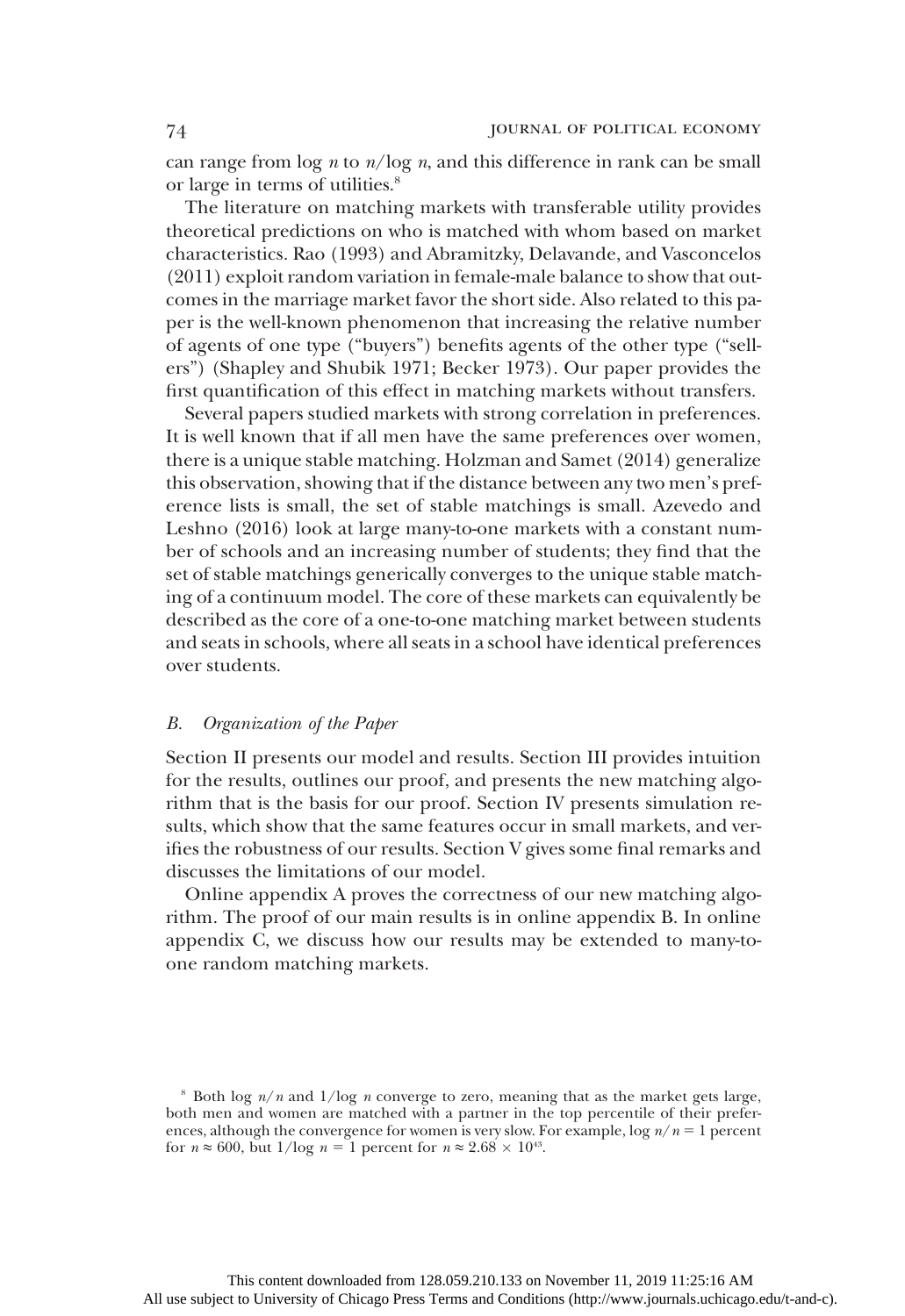# II. Model and Results

#### A. Random Matching Markets

A two-sided matching market is composed of a set of men  $\mathcal{M} = \{1, ..., n\}$ and a set of women  $W = \{1, ..., n + k\}$ . Each man m has a complete strict preference list  $\succ_m$  over the set of women,<sup>9</sup> and each woman w has a complete strict preference list  $\succ_w$  over the set of men. A *matching* is a mapping  $\mu$  from M  $\cup$  W to itself such that for every  $m \in M$ ,  $\mu(m) \in W \cup \{m\};$ for every  $w \in \mathcal{W}$ ,  $\mu(w) \in \mathcal{M} \cup \{w\}$ ; and for every  $m, w \in \mathcal{M} \cup \mathcal{W}$ ,  $\mu(m) = w$  implies  $\mu(w) = m$ . We use  $\mu(w) = w$  to denote that woman w is unmatched under  $\mu$ .

A matching  $\mu$  is *unstable* if there are a man m and a woman w such that  $w >_{m} \mu(m)$  and  $m >_{w} \mu(w)$ . A matching is *stable* if it is not unstable. It is well known that the core of a matching market is the set of stable matchings. We say that  $m$  is a stable partner for  $w$  (and vice versa) if there is a stable matching in which  $m$  is matched with  $w$ .

A random matching market is generated by drawing a complete preference list for each man and each woman independently and uniformly at random. Thus, for each man m, we draw a complete ranking  $\succ_m$  from a uniform distribution over the  $|W|$ ! possible rankings.

A stable matching always exists and can be found using the deferred acceptance (DA) algorithm by Gale and Shapley (1962).<sup>10</sup> They show that the men-proposing DA finds the men-optimal stable matching (MOSM), in which every man is matched with his most preferred stable woman. The MOSM matches every woman with her least preferred stable man. Likewise, the women-proposing DA produces the women-optimal stable matching (WOSM) with symmetric properties.

We are interested in the size of the core, as well as how matched agents rank their assigned partners. Denote the rank of woman  $w$  in the preference list ≻<sub>m</sub> of man *m* by Rank<sub>m</sub> $(w) \equiv |\{w : w \succcurlyeq_m w\}|$ . A smaller rank is bet-<br>ter and m's most preferred woman bas a rank of 1. Symmetrically denote ter, and m's most preferred woman has a rank of 1. Symmetrically, denote the rank of m in the preference list of w by  $\text{Rank}_w(m)$ .

DEFINITION 1. Given a matching  $\mu$ , the men's average rank of wives is given by

$$
R_{\text{MEN}}(\mu) = \frac{1}{|\mathcal{M}\backslash\overline{\mathcal{M}}|} \sum_{m\in\mathcal{M}\backslash\overline{\mathcal{M}}} \text{Rank}_{m}(\mu(m)),
$$

where  $\overline{\mathcal{M}}$  is the set of men who are unmatched under  $\mu$ . Similarly, the women's average rank of husbands is given by

<sup>9</sup> That is, each man prefers any woman over being unmatched.

<sup>10</sup> We describe the DA algorithm in Sec. III.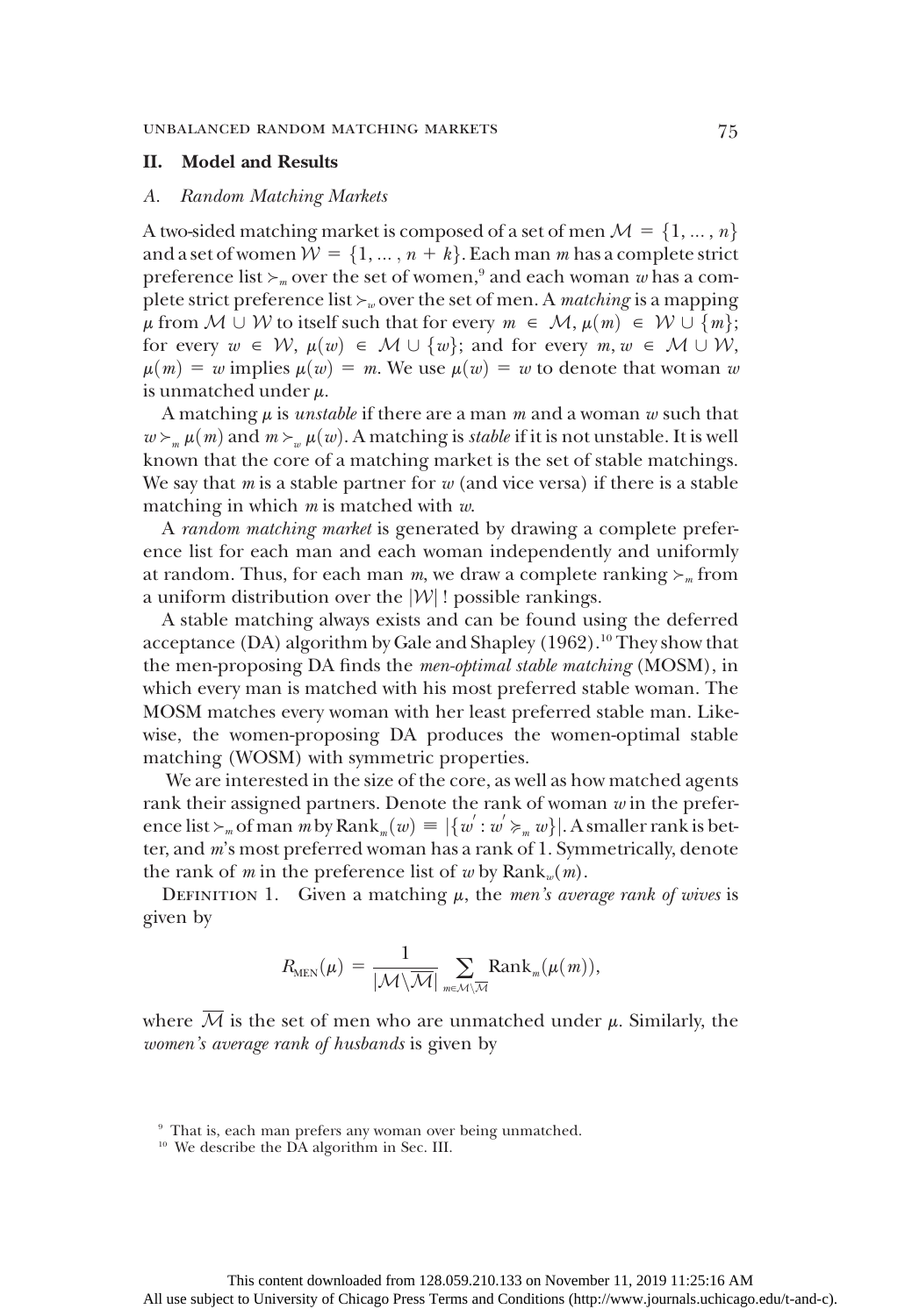$$
R_{\text{WOMEN}}(\mu) = \frac{1}{|\mathcal{W}\backslash \overline{\mathcal{W}}|} \sum_{w \in \mathcal{W}\backslash \overline{\mathcal{W}}} \text{Rank}_{w}(\mu(w)),
$$

where  $\overline{W}$  is the set of women who are unmatched under  $\mu$ .

We use two metrics for the size of the core. First, we consider the fraction of agents who have multiple stable partners. Second, we consider the difference between the men's average rank of wives under the MOSM and under the WOSM.

## B. Previous Results

Previous literature has analyzed balanced random matching markets, which have an equal number of men and women. We start by citing a key result on the structure of stable matchings in balanced markets.

THEOREM (Pittel 1989a). In a random matching market with  $n$  men and  $n$  women, the fraction of agents who have multiple stable partners converges to one as  $n \rightarrow \infty$ . Furthermore,

$$
\frac{R_{\text{MEN}}(\text{MOSM})}{\log n} \xrightarrow{p} 1,
$$
  

$$
\frac{R_{\text{MEN}}(\text{WOSM})}{n/\log n} \xrightarrow{p} 1,
$$

where  $\stackrel{p}{\rightarrow}$  denotes convergence in probability.

This result shows that in a balanced market, the core is large under both measures: most agents have multiple stable partners, and the men's average ranks of wives under the MOSM and the WOSM are significantly different. We find that this does not extend to unbalanced markets.

#### C. The Size of the Core in Unbalanced Markets

In our main result, we show that in a typical realization of an unbalanced market, almost all agents have a unique stable partner, and the men's average rank of wives and the women's average rank of husbands are almost the same under all stable matchings. We omit quantifications for the sake of readability and give a stronger version of the theorem in online appendix B.

Theorem 1. Consider a sequence of random matching markets, indexed by *n*, with *n* men and  $n + k$  women, for arbitrary  $k = k(n) \ge 1$ . Fix any  $\varepsilon > 0$ . With high probability,<sup>11</sup> we have that

<sup>&</sup>lt;sup>11</sup> Given a sequence of events  $\{\mathcal{E}_n\}$ , we say that this sequence occurs with high probability if  $\lim_{n\to\infty} \mathbb{P}(\mathcal{E}_n) = 1$ .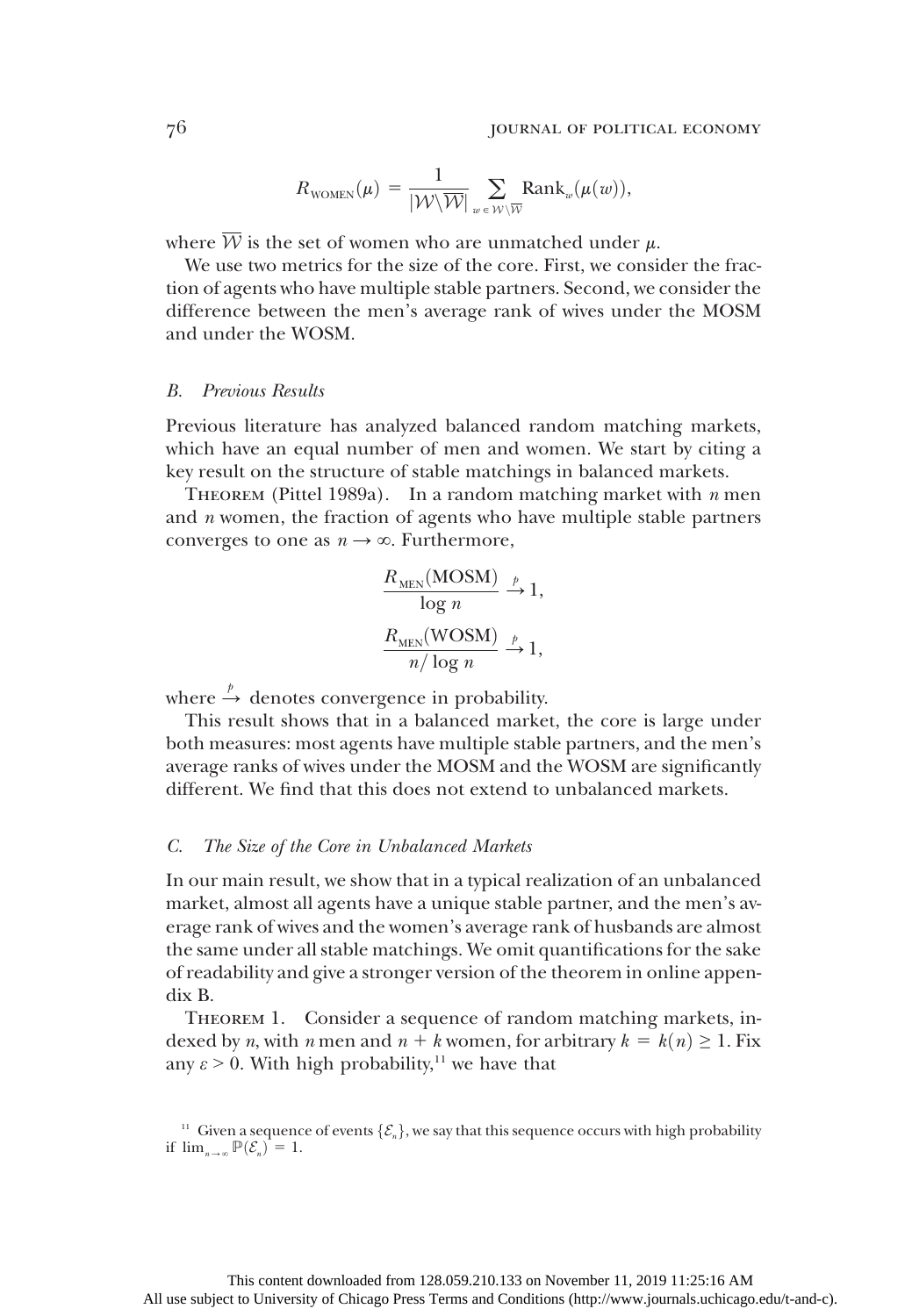## UNBALANCED RANDOM MATCHING MARKETS 77

- i. the fraction of men and the fraction of women who have multiple stable partners are each no more than  $\varepsilon$ , and
- ii. the men's average rank of wives is almost the same under all stable matchings, as is the women's average rank of husbands:<sup>12</sup>

$$
R_{\text{MEN}}(\text{WOSM}) \le (1 + \varepsilon) R_{\text{MEN}}(\text{MOSM}),
$$
  

$$
R_{\text{WOMEN}}(\text{WOSM}) \ge (1 + \varepsilon) R_{\text{WOMEN}}(\text{MOSM}).
$$

For centralized unbalanced markets, this result implies that the choice of the proposing side in DA makes little difference. For decentralized markets, this implies that stability gives an almost unique prediction.

Figures 1 and 2 illustrate the results and show that the same features hold in small unbalanced markets. Figure 1 reports the fraction of men who have multiple stable partners in random markets with 40 women and 20–60 men. Figure 2 plots the men's average rank of wives under MOSM and WOSM. Observe that, even in such small markets, the large core of the balanced market (40 men and 40 women) is a knife-edge case.

#### D. Characterization of Stable Outcomes

The next theorem shows the advantage of the short side. When there are more women than men, the men's average rank of wives is small, meaning that most men are matched with one of their top choices. On the other hand, the women's average rank of husbands is not much better than that resulting from random assignment. The theorem states the result for a general imbalanced market, and we give simplified expressions for special cases of interest in the next subsection. We give a stronger version of the theorem in online appendix B.

Theorem 2. Consider a sequence of random matching markets, indexed by *n*, with *n* men and  $n + k$  women, for arbitrary  $k = k(n) \ge 1$ . Fix any  $\varepsilon > 0$ . With high probability, the following hold for every stable matching  $\mu$ :

$$
R_{\text{MEN}}(\mu) \le (1 + \varepsilon) \left(\frac{n + k}{n}\right) \log\left(\frac{n + k}{k}\right),
$$
  

$$
R_{\text{WOMEN}}(\mu) \ge n / \left[1 + (1 + \varepsilon) \left(\frac{n + k}{n}\right) \log\left(\frac{n + k}{k}\right)\right].
$$

For comparison, consider the assignments generated by the men's random serial dictatorship (RSD) mechanism. In RSD, men are ordered at random, and each man chooses his favorite woman who has yet to be cho-

<sup>&</sup>lt;sup>12</sup> For any stable matching  $\mu$  it follows from the properties of the MOSM and WOSM that  $R_{\text{MEN}}(\text{MOSM}) \leq R_{\text{MEN}}(\mu) \leq R_{\text{MEN}}(\text{WOSM}).$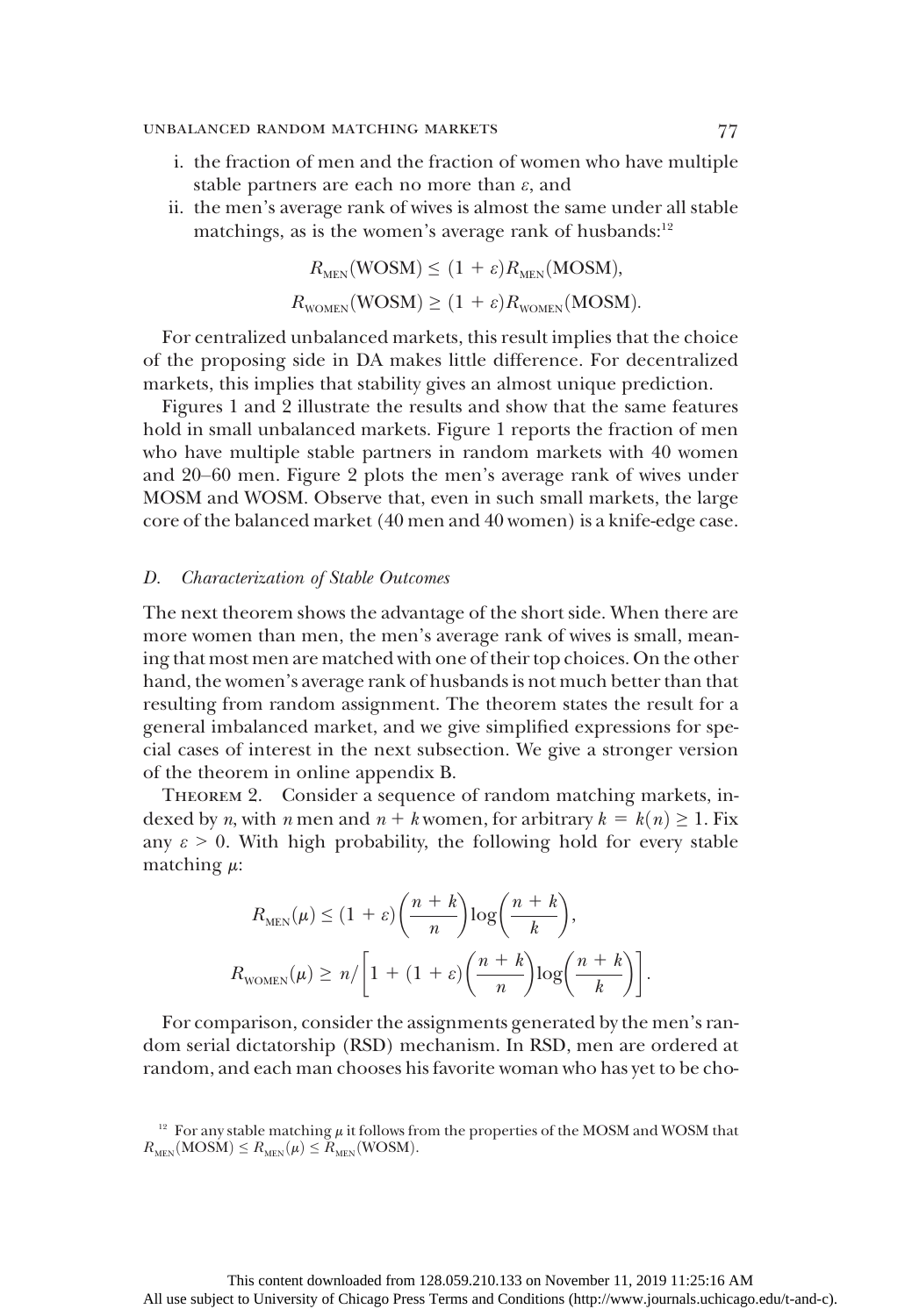

FIG. 1.—Percentage of men with multiple stable partners, in random markets with 40 women and a varying number of men. The main line indicates the average over 10,000 realizations. The dotted lines indicate the top and bottom 2.5th percentiles.

sen (ignoring women's preferences). The men's average rank of wives under RSD is approximately  $[(n + k)/n] \log [(n + k)/k]$ .<sup>13</sup> Thus, under any<br>stable matching, the men's average rank of wives would be almost the stable matching, the men's average rank of wives would be almost the same as under RSD. The women's average rank of husbands under any stable matching is better than getting a random husband by only a small factor of at most log *n*. Thus, roughly speaking, in any stable matching, the short side "chooses" while the long side is "chosen."

Figure 2 illustrates the advantage of the short side. When men are on the short side (there are fewer than 40 men), they are matched, on average, with one of their top choices. When men are on the long side, they either are unmatched or rank their partner only slightly better than a random match. See figure 3 below for a comparison with the men's average rank of wives under RSD. Section IV provides simulation results indicat-

$$
(1 - \varepsilon) \left(\frac{n + k}{n}\right) \log \left(\frac{n + k}{k}\right)
$$

and at most

$$
(1 + \varepsilon) \bigg( \frac{n + k}{n} \bigg) \log \bigg( \frac{n + k}{k} \bigg).
$$

 $13$  Following an analysis very similar to the proof of lemma B.4(i) in the online appendix, we can show that the men's average rank of wives under RSD is, with high probability, at least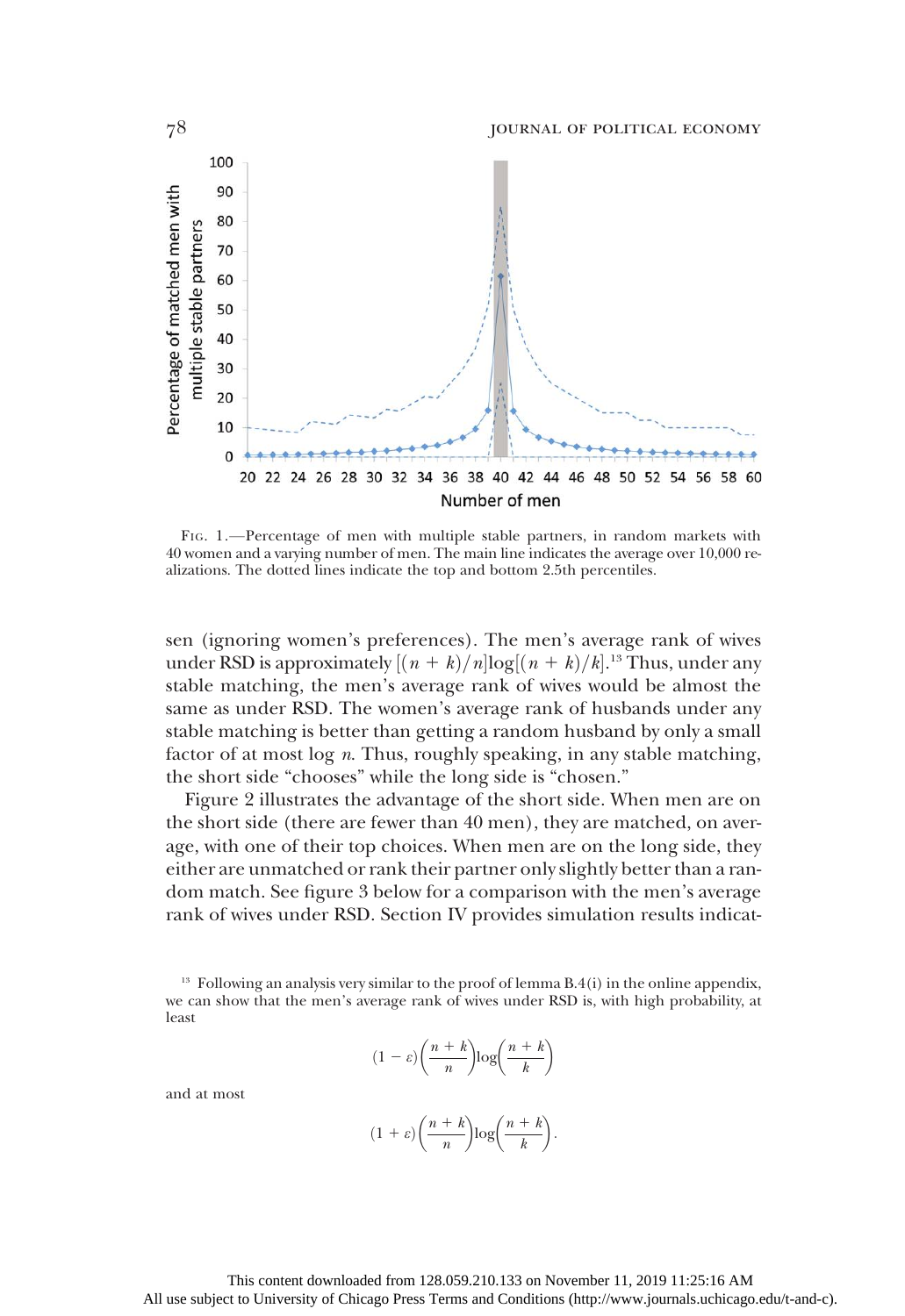

FIG. 2.—Men's average rank of wives under MOSM and WOSM in random markets with 40 women and a varying number of men. The lines indicate the average over 10,000 realizations.

ing that theorem 2 gives a good approximation for small markets and that the advantage of the short side persists under correlated preferences.

## E. Special Cases: Small and Large Imbalances

To highlight two particular cases of interest, we present the following two immediate corollaries. We first focus on markets with minimal imbalance, where there is only one extra woman.

Corollary 1. Consider a sequence of random matching markets with n men and  $n + 1$  women. Fix any  $\varepsilon > 0$ . With high probability, in every stable matching, the men's average rank of wives is no more than  $(1 + \varepsilon) \log n$ , the women's average rank of husbands is at least  $n/(1 + \varepsilon) \log n$ , and the fractions of men and women who have multiple stable partners are each no more than ε.

The next case of interest is a random matching market with a large imbalance, taking  $k = \lambda n$  for fixed  $\lambda$ .

COROLLARY 2. For  $\lambda > 0$ , consider a sequence of random matching markets with  $|\mathcal{M}| = n$ ,  $|\mathcal{W}| = (1 + \lambda)n$ . Fix any  $\varepsilon > 0$ . Define the constant  $\kappa = (1 + \varepsilon)(1 + \lambda)\log(1 + 1/\lambda)$ . We have that with high probability, in every stable matching, the men's average rank of wives is at most  $\kappa$ , the women's average rank of husbands is at least  $n/(1 + \kappa)$ , and the fractions of men and women who have multiple stable partners are each no more than ε.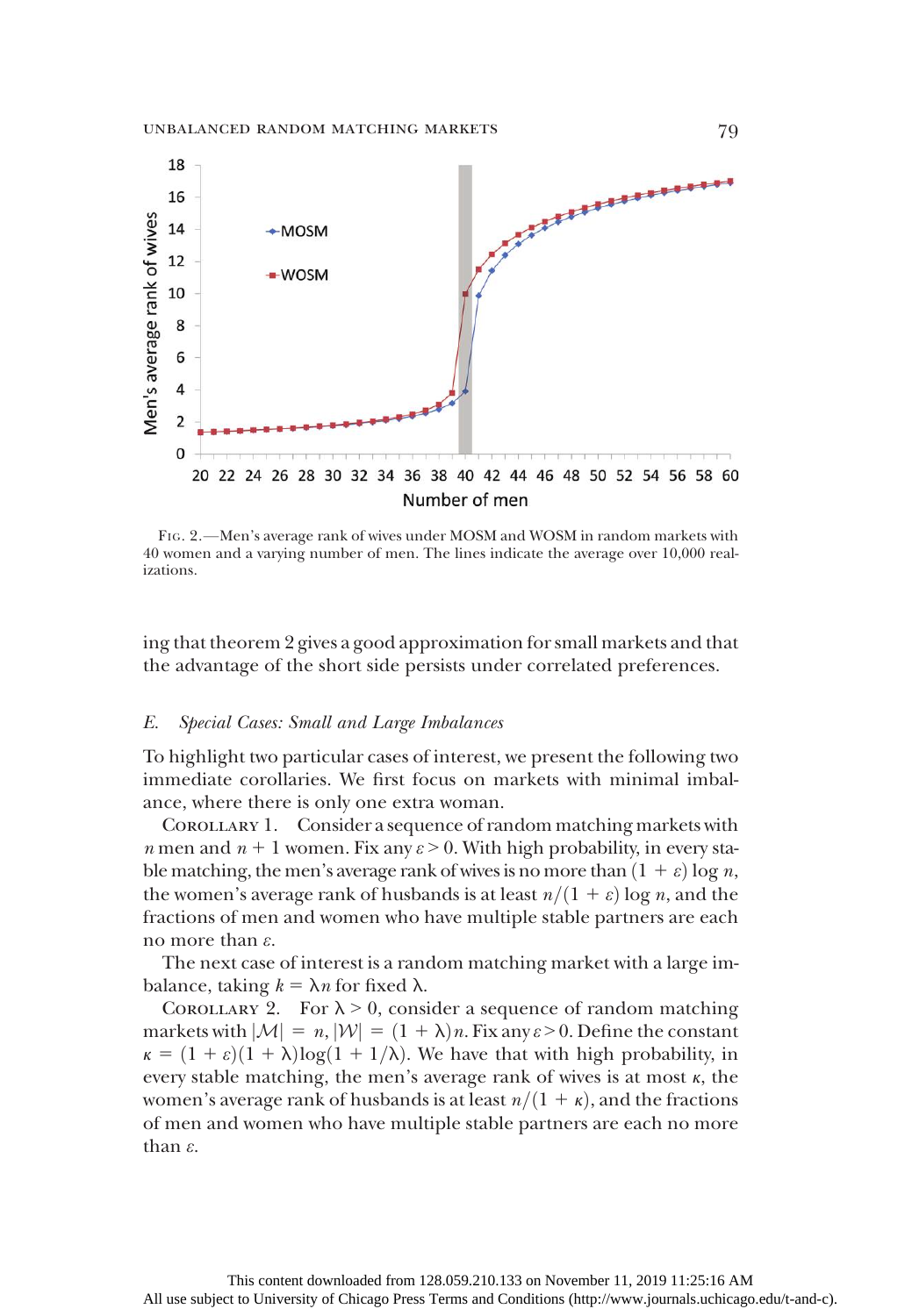When there is a substantial imbalance in the market, the allocation is largely driven by men's preferences. For example, in a market with 5 percent extra women, men will be matched, on average, with roughly their third most preferred woman. The women's average rank of husbands under WOSM is only a factor of  $(1 + \kappa)/2 = 2.1$  better than being matched with a random man. Thus, the benefit of being on the short side becomes more extreme when the imbalance is bigger.<sup>14</sup>

We can examine welfare through fractiles, in addition to rank. In markets with n men and  $n + 1$  women, on average, men receive a wife who is at the (log  $n/n$ )th fractile of their preference list, and women receive a husband who is at the  $(1/\log n)$ th fractile of their preference list. Note that both sides of the market asymptotically receive their top fractile as  $n$ grows large; the rates of convergence are very different (see n. 8). In markets with *n* men and  $(1 + \lambda)n$  women, even as *n* grows, women do not receive their top fractile. For examination of welfare in matching markets, see subsequent work by Che and Tercieux (2014) and Yariv and Lee (2014).

## F. Implications for Strategic Behavior

In this section, we consider the implications of our results for strategic behavior in matching markets. A *matching mechanism* is a function that takes reported preferences of men and women and produces a matching. A stable matching mechanism is a matching mechanism that produces a matching that is stable with respect to reported preferences. A matching mechanism induces a direct revelation game, in which each agent reports a preference ranking and receives utility from his or her assigned partner.

Men-proposing DA (MPDA) is strategy-proof for men, but some women may benefit from misreporting their preferences.<sup>15</sup> Demange et al. (1987) show that a woman cannot profitably manipulate a stable matching mechanism if she has a unique stable partner. In a random unbalanced matching market, most women will have a unique stable partner and therefore cannot gain from misreporting their preferences.

Formally, we consider the following direct revelation game induced by a stable matching mechanism. Each man m independently draws utilities  $u_m(w) \sim F$  for matching with each woman w. Symmetrically, each woman w draws utilities  $u_m(m) \sim G$  for matching with each man m. We assume that  $F$ ,  $G$  are nonatomic probability distributions with finite support  $[0, \overline{u}]$ . Each agent privately learns his or her own preferences, submits a

<sup>&</sup>lt;sup>14</sup> As we would expect,  $\kappa = \kappa(\lambda)$  is monotone decreasing in  $\lambda$  and  $\lim_{\lambda \to \infty} \kappa(\lambda) = 1 + \varepsilon$ .<br><sup>15</sup> A mechanism is said to be strategy-proof for men (women) if it is a dominant strategy for every man (woman) to report preferences truthfully. Roth (1982) shows that no stable matching mechanism is strategy-proof for both sides of the market.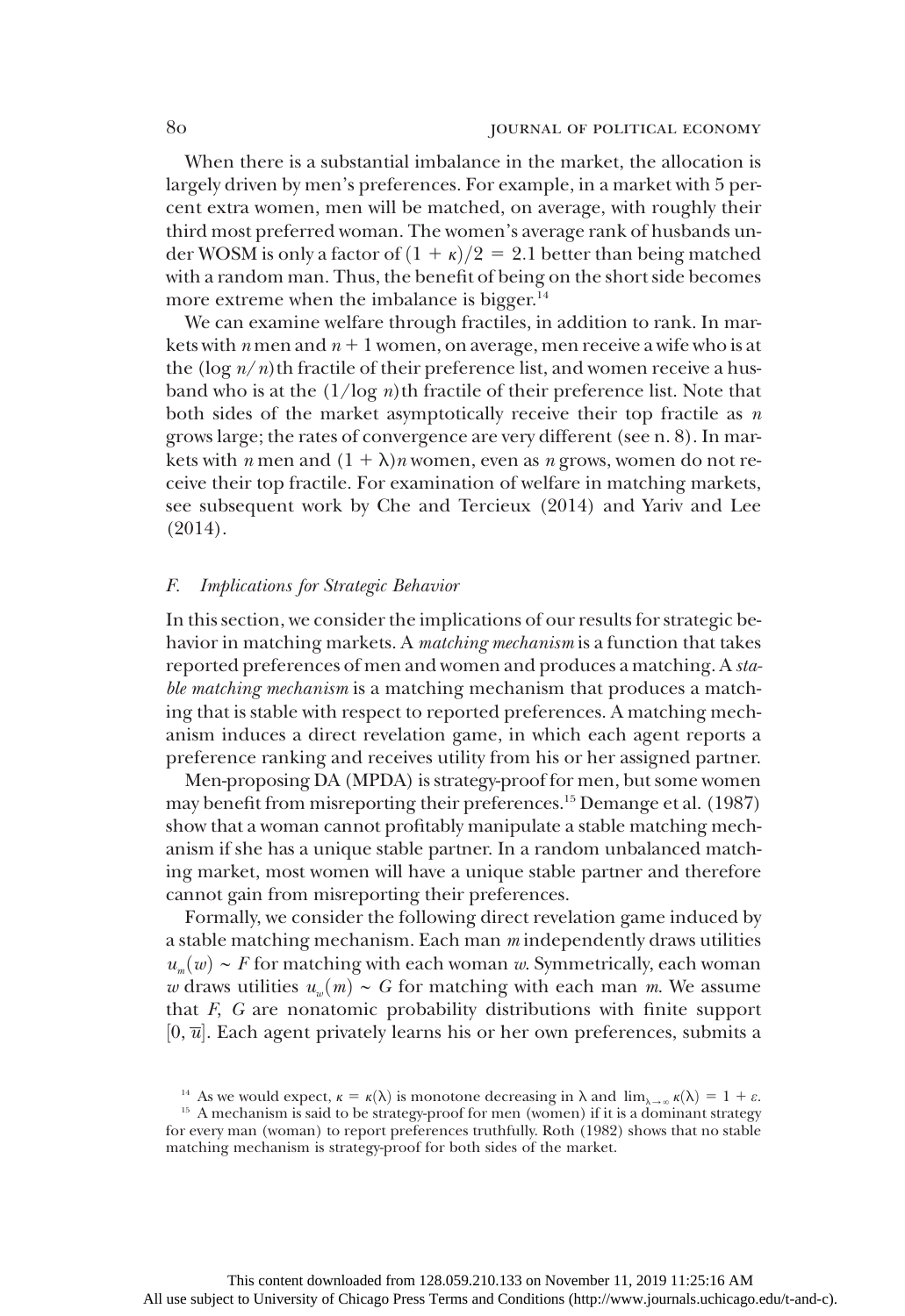## UNBALANCED RANDOM MATCHING MARKETS 81

ranking to the matching mechanism, and receives the utility of being matched with his or her assigned partner. We say that an agent reports truthfully if he or she submits a ranked list of spouses in the order of his or her utility of being matched with them.

Theorem 3. Consider any stable matching mechanism. Let there be a sequence of random matching markets, indexed by  $n$ , with  $n$  men and  $n + k$  women, for arbitrary  $k = k(n) \geq 1$ . For any  $\varepsilon > 0$ , there exists  $n_0$ such that for any  $n > n_0$ , it is an  $\varepsilon$ -Bayes-Nash equilibrium for all agents to report truthfully.

Note that theorem 3 applies to any stable matching mechanism, regardless of the stable matching it selects. While the theorem is stated for large  $n$ , the simulations in Section IV show that there is little scope for manipulation even in small markets.

*Proof.* For any  $\delta$  > 0, theorem 1 tells us that the expected fraction of women with multiple stable partners is no more than  $\delta$  with probability at least  $1 - \delta$ , for large enough *n*. Thus, the expected fraction of women with multiple stable partners is bounded by  $2\delta$  for large enough n. All women are ex ante symmetric; and since preferences are drawn independently and uniformly at random, the women are still symmetric after we reveal the preference list of one woman. Therefore, the interim probability that a woman has multiple stable partners, conditional on her realized preferences, is equal to the expected fraction of women with multiple stable partners and thus bounded by 2 $\delta$ . Choosing  $\delta \leq \varepsilon/(2\overline{u})$  guarantees that any woman can gain at most  $\varepsilon$  by misreporting her true preferences for large enough n. The argument for men is identical. QED

Using the stronger version of theorem 1 (theorem 1 in online app. B), one can produce tighter bounds on the gains from manipulation and extend the above result to utilities with unbounded support.

#### III. Proof Idea and Algorithm

This section presents the intuition for theorems 1 and 2. We first provide intuition for the advantage of the short side in Section III.A. Our proof (provided in online apps. A and B) follows a different and more constructive approach, which uses a new matching algorithm to trace the structure of the set of stable matchings. We present the main ideas of the proof in Section III.B and the new matching algorithm in Section III.C.

# A. Intuition for the Small Core and Advantage of the Short Side

Suppose that there are  $n + 1$  women. By the rural hospital theorem (Roth 1986), the same woman  $\overline{w}$  is unmatched in all stable matchings. Thus, every stable matching must also induce a stable matching for the balanced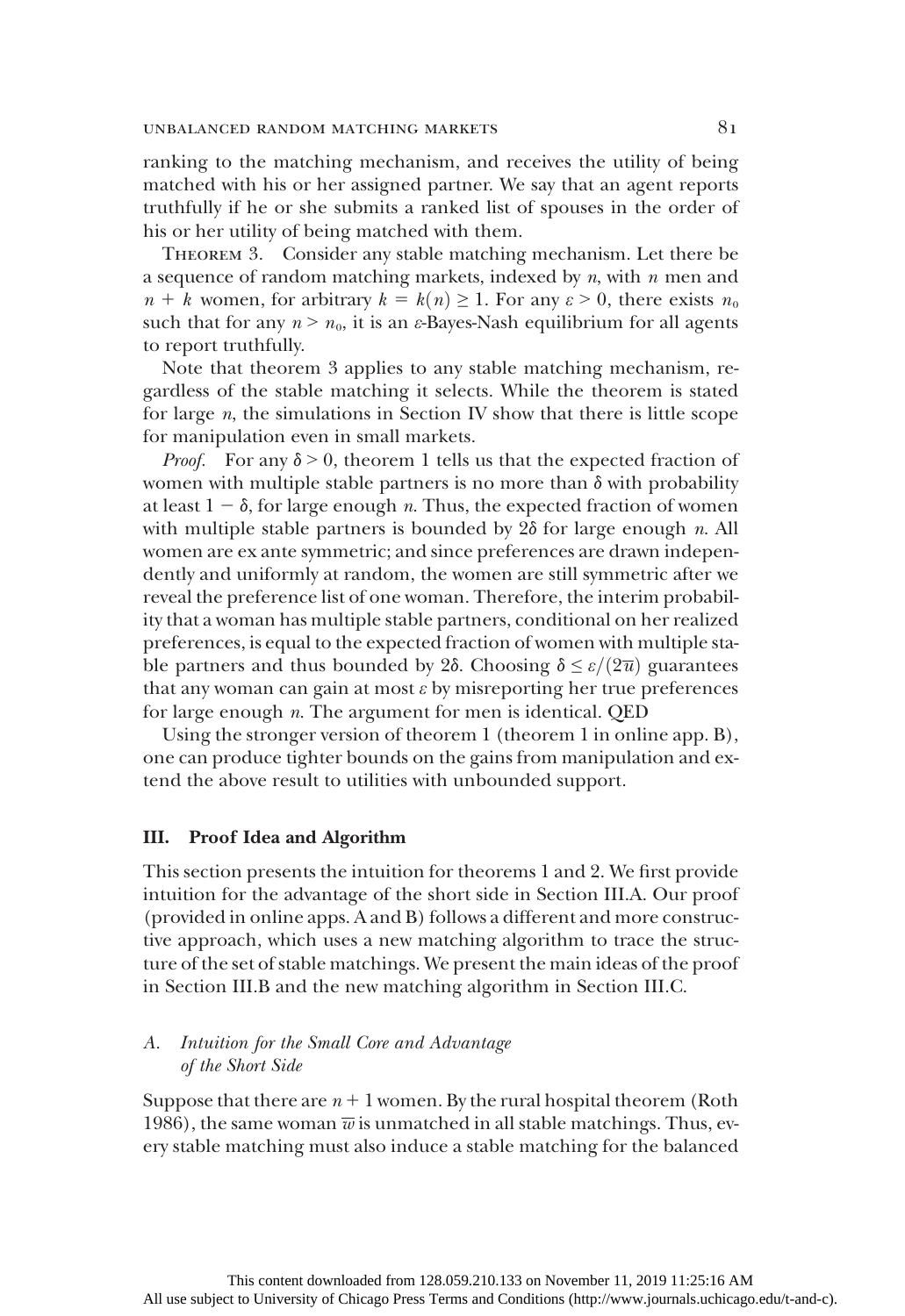market that results from dropping  $\overline{w}$ . A stable matching of the balanced market remains stable after we add  $\overline{w}$  only if all men prefer their assigned match over  $\overline{w}$ . Intuitively, a matching is more likely to satisfy this constraint when the men are better off. Typically only a few stable matchings (that are all close to the MOSM of the balanced market) satisfy this constraint, and the core of the original market is small.

## B. Sketch of the Proof

We prove our results by calculating both the MOSM and WOSM through a sequence of proposals by men, as specified in algorithm 2 below. Since men receive a low average rank, the run of the algorithm on a randomly drawn market is a short and tractable stochastic process. By analyzing this stochastic process we uncover the desired properties of the core.

Algorithm 2 calculates the WOSM through the use of rejection chains. The algorithm maintains a stable matching, initiated to be the MOSM, and in each phase attempts to move to a stable matching that is more preferred by women. A phase starts by selecting a woman  $\hat{w}$  and having her divorce her husband  $m$ . This triggers a rejection chain in which man  $m$ continues to propose, possibly displacing other men who propose in turn. We name the phase according to how the chain ends:  $(a)$  an *improvement phase* ends with  $\hat{w}$  accepting a proposal from a man she prefers over m, and (b) a *terminal phase* ends with a proposal to an unmatched woman. An improvement phase finds a new stable matching that matches  $\hat{w}$  with a partner she prefers over m. A terminal phase implies that m is  $\hat{w}$ 's most preferred stable husband (and hence we roll it back before proceeding). Once we have found a terminal phase for every woman, the algorithm is at the WOSM and terminates.

Analyzing the run of the algorithm for markets of n men and  $(1 + \lambda)n$ women is simpler. In this case, a phase beginning with arbitrary  $\hat{w}$  is very likely to be terminal: the probability that a man in the chain will propose to an unmatched woman is roughly  $\lambda/(1 + \lambda)$ , while the probability that he will propose to  $\hat{w}$  is of order  $1/n$ . Thus, improvement phases are rare, and most women will be matched with the same man under the MOSM and WOSM.

The analysis for markets of  $n$  men and  $n + 1$  women is more involved and requires us to use links between different rejection chains.16 Denote by S the set of women for whom the algorithm has already found their most preferred stable husbands. We initialize S to contain all unmatched women (by the rural hospital theorem, they are unmatched in all stable matchings). When a terminal phase visits each woman at most once, each

 $16$  In our proof, we simultaneously consider all possible values of k. However, we discuss the special case of  $k = 1$  here for simplicity of exposition.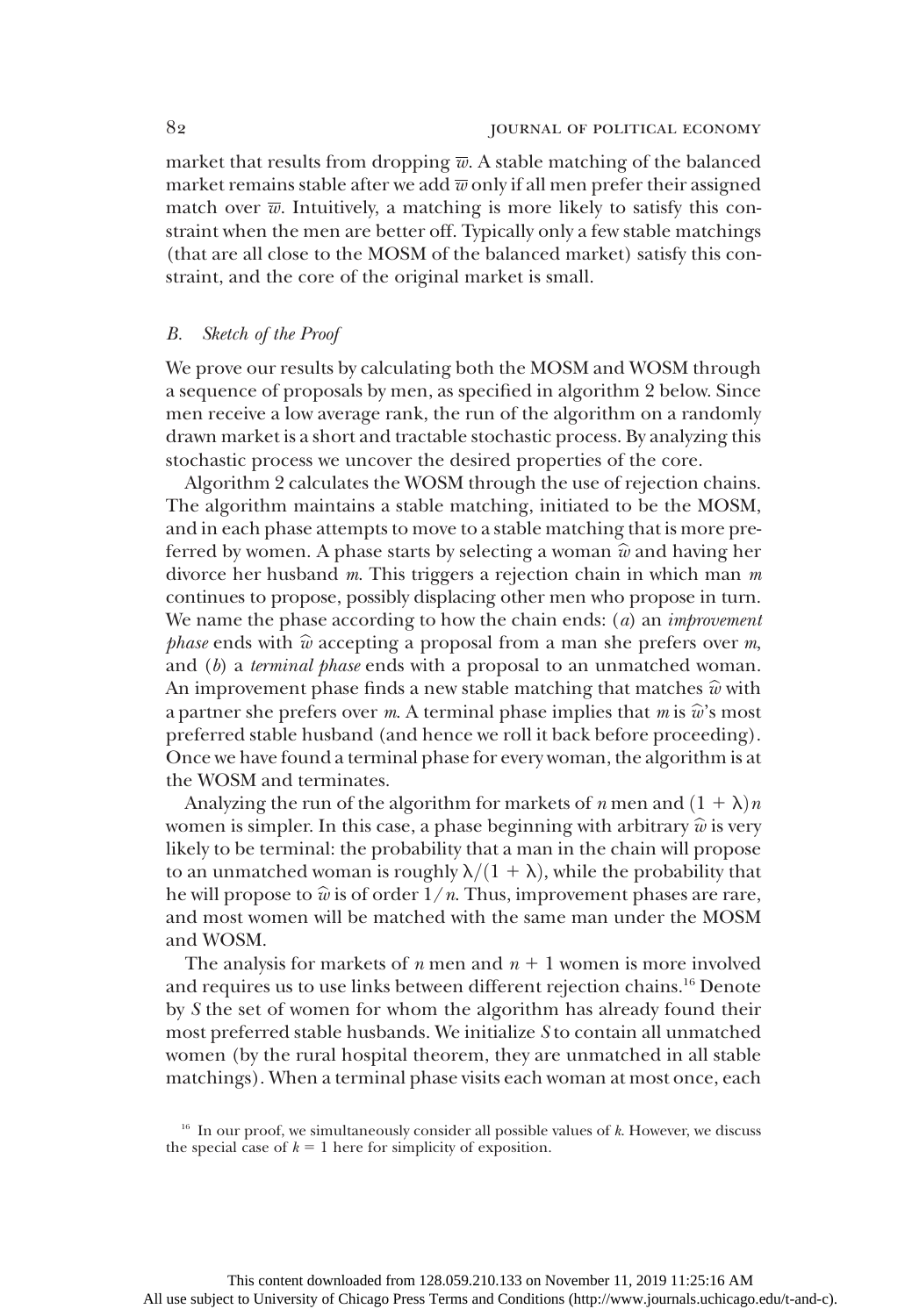woman in the chain can be added to S, as divorcing their husbands will result in a subchain that is also terminal.17 When a new chain reaches a woman  $w' \in S$ , that new chain must be terminal, since reaching  $w' \in S$ implies that the new chain merges with a previous terminal chain. Thus, the set S allows us to track rejection chains and how they merge together.

We first track the progress of the algorithm until the end of the first terminal phase, which occurs with the first proposal to the unmatched woman. Each proposal by a man has about  $1/n$  chance to go to the unmatched woman, and therefore, the first proposal to the unmatched woman occurs after order  $n$  proposals. That terminal phase will involve a chain of order  $\sqrt{n}$  distinct women, who are all added to S. $^{18}$  After this, the likelihood that a proposal goes to a woman in  $S$  is substantially increased, meaning that most proposals are part of terminal phases, and the set S rapidly grows larger. Once S is large, almost every phase is terminal, and almost all women are already matched with their most preferred stable husband. The algorithm terminates when  $S = W$  is reached.

We calculate the men's average rank of wives under the MOSM using methods similar to those in Pittel (1989a), showing that the number of proposals by men is roughly equal to the solution of the coupon collector's problem. The men's average rank under the WOSM is calculated by adding the proposals during improvement phases of algorithm 2. We deduce bounds on the women's average rank of husbands from the number of proposals each woman receives.

## C. Matching Algorithm

This section presents algorithm 2, which calculates the WOSM from the MOSM through a sequence of proposals by men. This algorithm can be used to quickly calculate the WOSM when women are on the long side. All algorithms in this section assume that there are strictly more women than men (i.e.,  $|W| > |M|$ ). For proofs and further details, refer to online appendix A.

For completeness, we first present the MPDA algorithm that outputs the MOSM.

ALGORITHM 1 (Men-proposing deferred acceptance [MPDA]).

1. Every unmatched man proposes to his most preferred woman who has not already rejected him. If no new proposal is made, output the current matching.

<sup>&</sup>lt;sup>17</sup> If a chain includes a subchain that begins and ends with the same woman  $w'$ , we call that subchain an internal improvement cycle (IIC). An IIC is equivalent to a separate improvement phase for  $w'$ , which can be cut out of the original chain. After all IICs are removed, the chain of every terminal phase includes each woman at most once.

<sup>&</sup>lt;sup>18</sup> These are the women who remain after removal of IICs; cf. n. 17.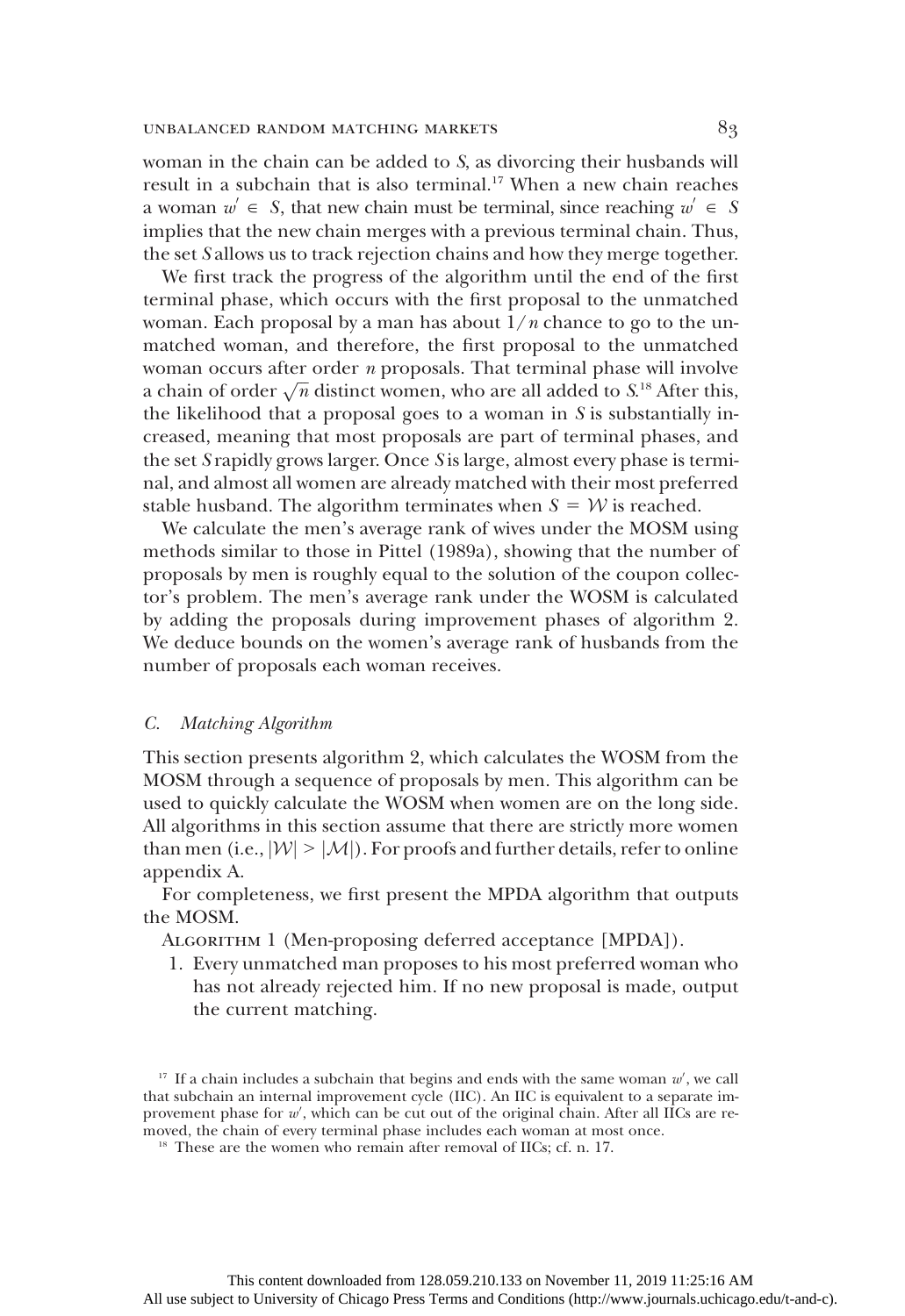2. If a women has multiple proposals, she tentatively keeps her most preferred man and rejects the rest. Go to step 1.

We now present algorithm 2, which calculates the WOSM. It maintains the most recent stable matching  $\tilde{\mu}$  and a set S of women whose most preferred stable match has already been found. In each phase a rejection chain is initiated to check whether there is another stable matching preferred by women. The variable m is used to hold the proposing man and  $\mu$ is used to hold the temporary assignment. Each rejection chain is tracked using an ordered set  $V = (v_1, v_2, ..., v_l)$  of women. If a proposal is accepted by a woman in V, the algorithm updates  $\tilde{\mu}$  to a new stable matching that makes women better off. When a proposal is accepted by a woman in S, the phase is terminal, and all the women in V are added to S. We use the notation  $x \leftarrow y$  for the operation of copying the value of variable y to variable x.

Algorithm 2 (MOSM to WOSM).

- Input: A matching market with *n* men and  $n + k$  women.
- Initialization: Run the MPDA algorithm to get the men-optimal stable matching  $\mu$ . Initialize S to be the set of women unmatched under  $\mu$ . Select any  $\hat{w} \in \mathcal{W} \backslash S$ .
- New phase:
- 1. Set  $\tilde{\mu} \leftarrow \mu$ . Set  $v_1 \leftarrow \hat{w}$  and  $V \leftarrow (\hat{w})$ .
- 2. Divorce: Set  $m \leftarrow \mu(\widehat{w})$  and have  $\widehat{w}$  reject m.
- 3. Proposal: Man  $m$  proposes to his most preferred woman  $w$  who has not already rejected him.19
- 4. Woman w's decision:
	- a. If  $w \notin V$  and w prefers  $\mu(w)$  over m, or if  $w \in V$  and w prefers  $\tilde{\mu}(w)$  over m, then w rejects m. Go to step 3.
	- b. If  $w \notin S \cup V$  and w prefers m over  $\mu(w)$ , then w rejects her current partner. Set  $m' \leftarrow \mu(w), \mu(w) \leftarrow m$ . Append w to the end of <br>V Set  $m \leftarrow m'$  and so to step 3 V. Set  $m \leftarrow m'$  and go to step 3.
	- c. New stable matching: If  $w \in V$  and w prefers m over  $\tilde{\mu}(w)$ , then we have found a stable matching. If  $w = \hat{w} = v_1$ , set  $\mu(\hat{w}) \leftarrow m$ . Select  $\hat{w} \in W \setminus S$  and start a new phase from step 1. If  $w = v_i$ for  $\ell > 1$ , record her current husband as  $m' \leftarrow \mu(w)$ . Call the set of all proposals made after the proposal of m' to zuan IIC. set of all proposals made after the proposal of  $m'$  to w an IIC. Set  $\mu(w) \leftarrow m$  and update  $\tilde{\mu}$  for the women in the loop by setting  $\tilde{\mu}(v_j) \leftarrow \mu(v_j)$  for  $j = \ell, \ell + 1, ..., J$ . Remove  $v_\ell, ..., v_J$  from *V*, set

<sup>&</sup>lt;sup>19</sup> In markets with complete preferences and strictly more women than men, such a woman always exists. For general markets, if m prefers to be unmatched over any woman who has not already rejected him, the algorithm continues directly to step  $4(d)$ .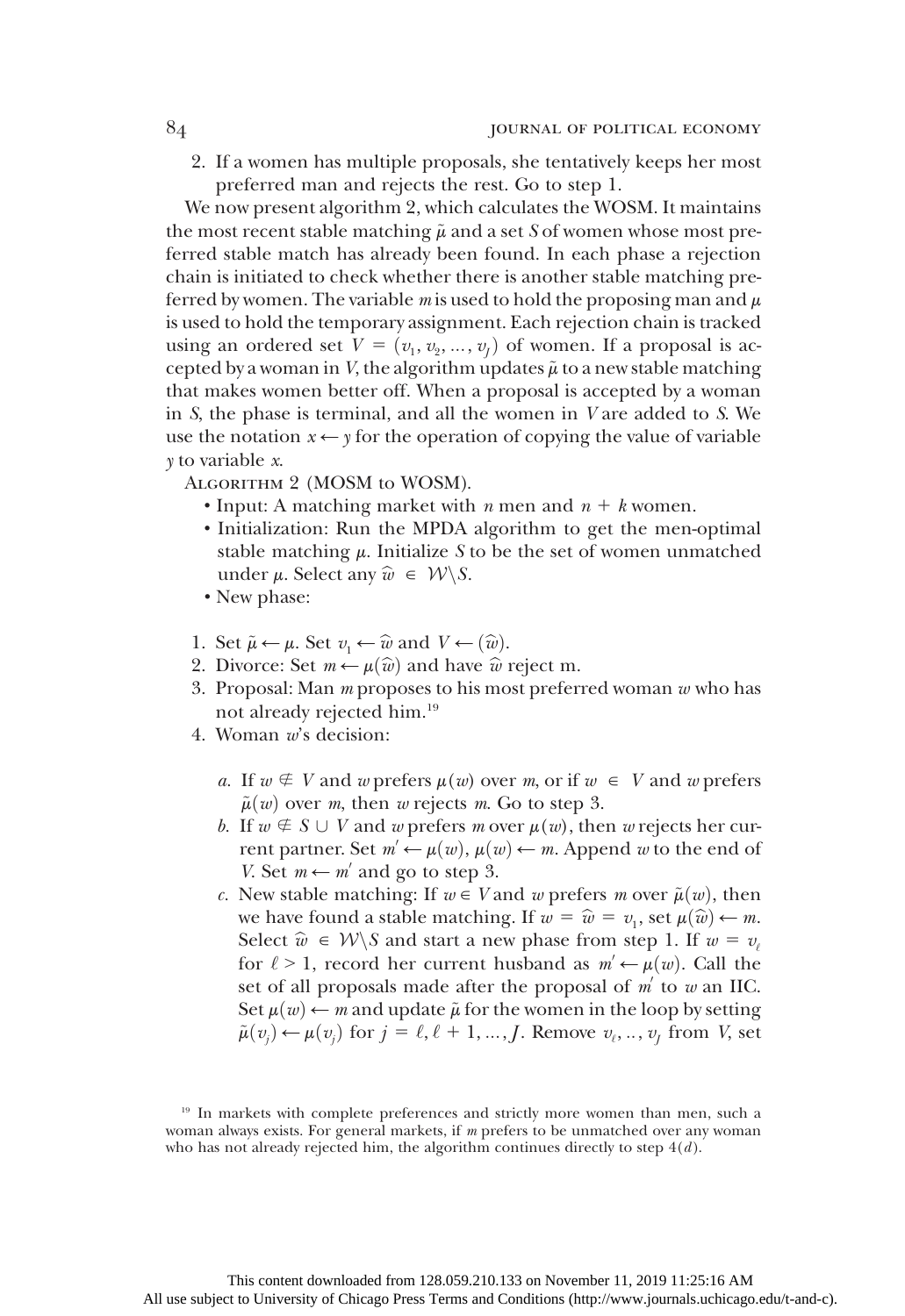the proposer  $m \leftarrow m'$ , and return to step 3, in which m (earlier  $m'$ ) will again propose to w.

d. End of terminal phase: If  $w \in S$  and w prefers m over  $\mu(w)$ , then restore  $\mu \leftarrow \tilde{\mu}$  and add all the women in V to S. If  $S = \mathcal{W}$ , terminate and output  $\tilde{\mu}$ . Otherwise, select  $\hat{w} \in \mathcal{W}\backslash S$  and begin a new phase from step 1.

# IV. Computational Experiments

This section presents simulation results that complement our theoretical results. We first present simulation results for small markets and test the accuracy of estimates based on our theoretical findings. We then investigate the effects of correlation in preferences and test the robustness of our results. Finally, we present simulation results for unbalanced many-to-one matching markets.

# A. Numerical Results for Our Model

The first computational experiment illustrates the sharp effect of imbalance in a small market. We consider markets with 40 women and a varying number of men, from 20 to 60 men. For each market size we simulate 10,000 realizations by drawing uniformly random complete preferences independently for each agent. For each realization we compute the MOSM and WOSM. Figure 1 (Sec. II) reports the fraction of men who have multiple stable partners (averaged across realizations, as well as the top and bottom 2.5th percentiles); this fraction is small in all unbalanced markets.

Figure 3 reports an average across realizations of the men's average rank of wives under the MOSM and WOSM as well as under RSD.<sup>20</sup> The results for the balanced market (40 men and 40 women) replicate the previous analysis by Pittel (1989a) and Roth and Peranson (1999). But in any unbalanced market, the men's average rank of wives is almost the same under the MOSM and WOSM. When there are fewer men than women (i.e., fewer than 40 men), the men's average rank of wives under any stable matching is almost the same as under RSD, with most men receiving one of their top choices. When there are more men than women in the market, the men's average rank of wives is not much better than 20.5, which would be the result of a random assignment.

Tables 1 and 2 report simulation results for markets with varying size and imbalance. Table 1 reports the men's average rank of wives under

<sup>&</sup>lt;sup>20</sup> The women's average rank of husbands is symmetrically given by switching the number of men and women. In the RSD mechanism men are ordered at random, and each man chooses his favorite woman who has yet to be chosen (thus RSD ignores women's preferences).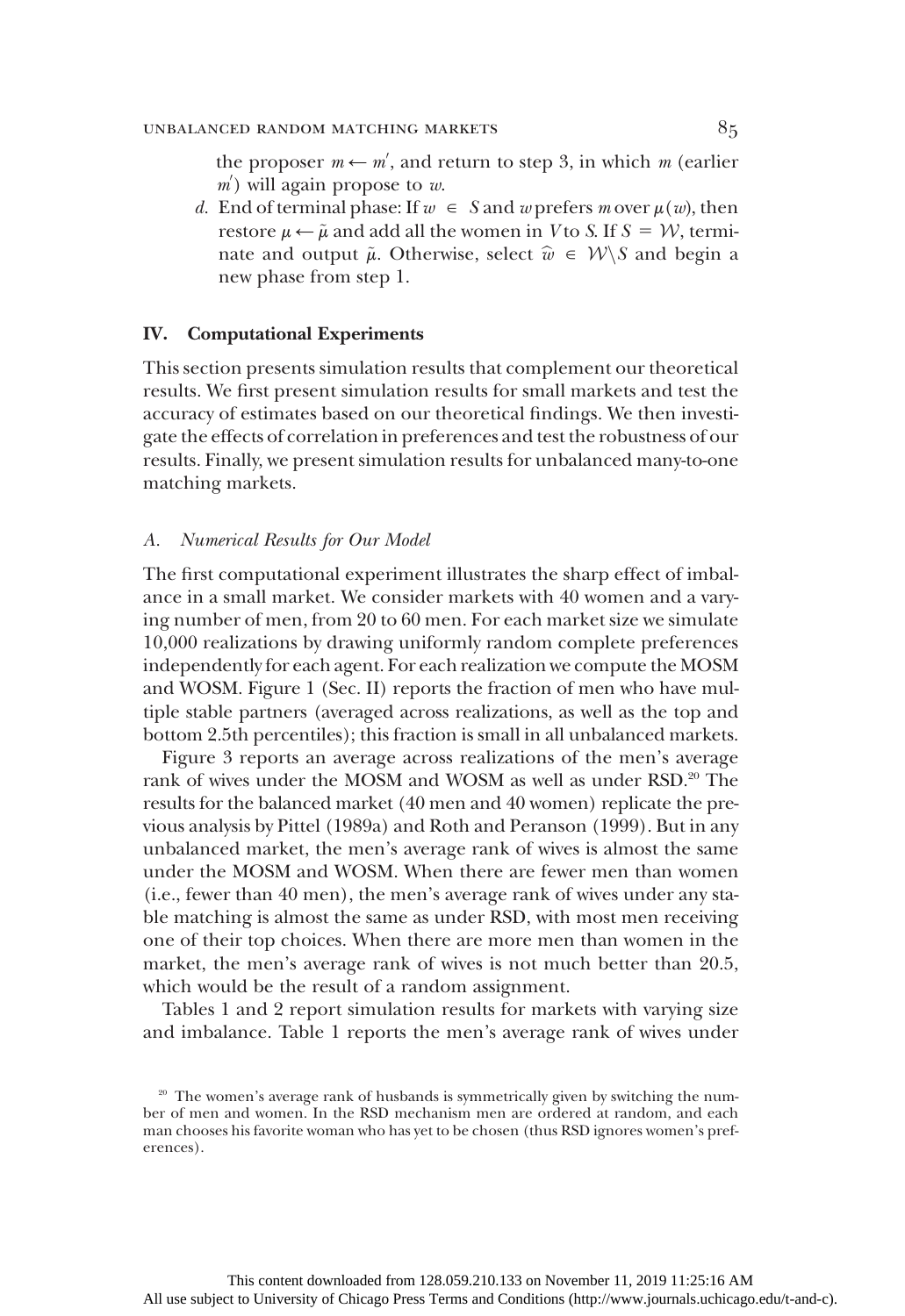

FIG. 3.—Men's average rank of wives under MOSM and WOSM in random markets with 40 women and a varying number of men. The main lines indicate the average over matched men's average rank of wives in all 10,000 realizations. The dotted lines indicate the top and bottom 2.5th percentiles of the 10,000 realizations. The line labeled RSD gives the men's average rank under the RSD mechanism.

the MOSM and WOSM, showing the sharp effect of imbalance across different market sizes. Under both the MOSM and WOSM, the men's average rank of wives is large when there are strictly fewer women (cols.  $-10$ ,  $-5, -1$ ) and small when there strictly fewer men (cols. 1, 2, 3, 5, 10). In addition, table 1 reports theoretical estimates of the average rank based on the asymptotic results in Section II. The estimate from our theorem is asymptotically accurate for the men's average rank of wives when men are on the short side, while it is only an asymptotic lower bound when men are the long side (see online app. D for details). Observe that when men are on the short side of the market (the right side of the table), our estimate gives a surprisingly good approximation. When men are on the long side (the left side of the table), our estimate is only about 10–25 percent below the true values. Table 2 presents the percentage of men who have multiple stable partners. This percentage is large in balanced markets but is small in all unbalanced markets.

Using the matching algorithm from Section III, we were able to run simulations of rather large unbalanced matching markets. Table 3 provides numerical results of 1,000 draws of matching markets of different sizes. The results show that in markets of any size, a slight imbalance leads to a small core and agents on the short side are typically matched with one of their top choices.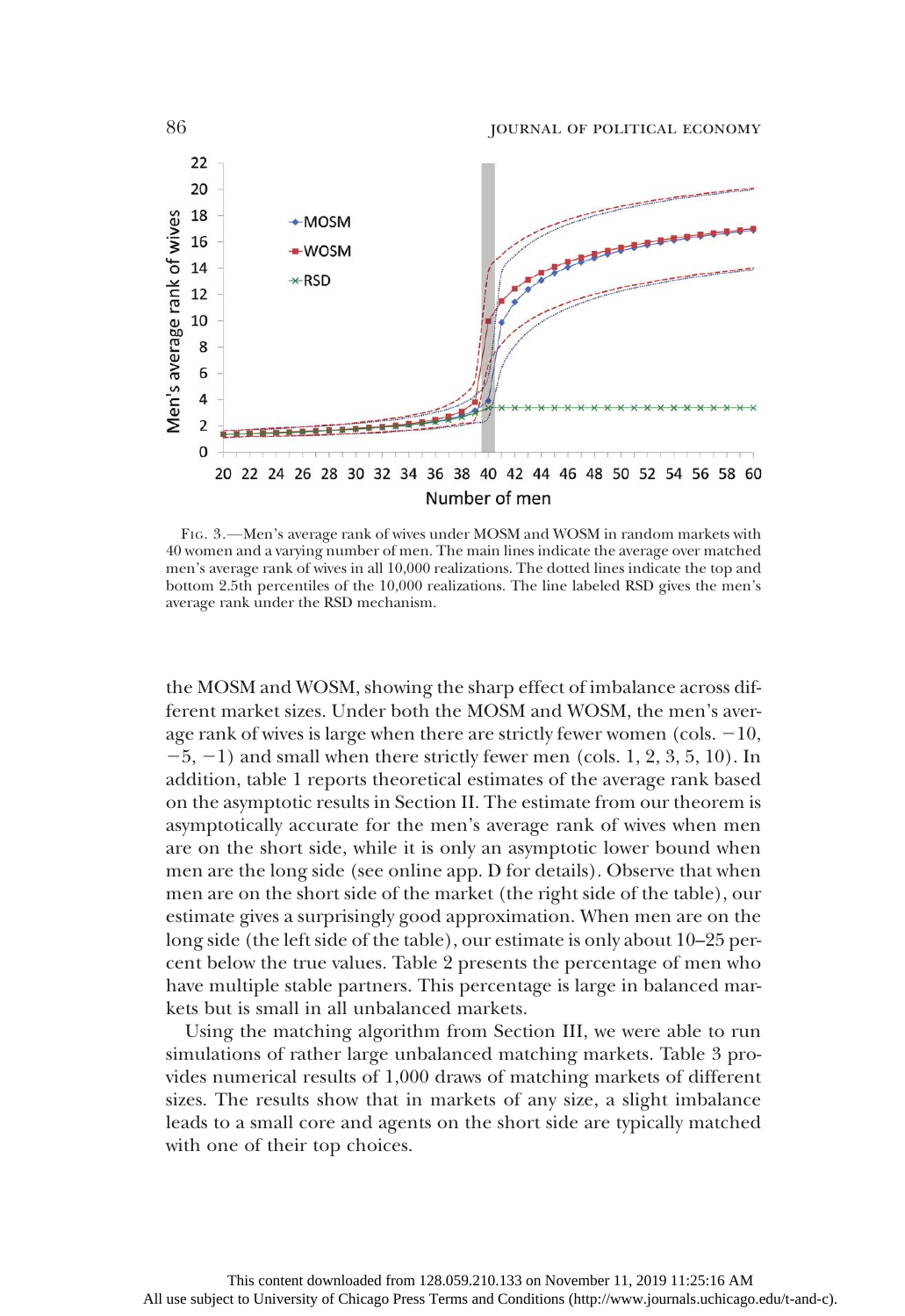|                 |       |       |         | $ \mathcal{W}  -  \mathcal{M} $ |     |                |     |     |     |
|-----------------|-------|-------|---------|---------------------------------|-----|----------------|-----|-----|-----|
| $ \mathcal{M} $ | $-10$ | $-5$  | $^{-1}$ | $\theta$                        | 1   | $\overline{2}$ | 3   | 5   | 10  |
| 100:            |       |       |         |                                 |     |                |     |     |     |
| <b>MOSM</b>     | 29.5  | 27.2  | 20.3    | 5.0                             | 4.1 | 3.7            | 3.4 | 3.0 | 2.6 |
| <b>WOSM</b>     | 30.1  | 28.2  | 23.6    | 20.3                            | 4.9 | 4.1            | 3.6 | 3.2 | 2.6 |
| <b>EST</b>      | 25.3  | 22.9  | 17.5    |                                 | 4.7 | 4.0            | 3.6 | 3.2 | 2.6 |
| 200:            |       |       |         |                                 |     |                |     |     |     |
| <b>MOSM</b>     | 53.6  | 48.1  | 35.3    | 5.7                             | 4.8 | 4.3            | 4.1 | 3.7 | 3.1 |
| <b>WOSM</b>     | 54.7  | 49.9  | 41.0    | 35.5                            | 5.7 | 4.7            | 4.4 | 3.8 | 3.2 |
| <b>EST</b>      | 45.7  | 40.8  | 31.5    |                                 | 5.3 | 4.7            | 4.3 | 3.8 | 3.2 |
| 500:            |       |       |         |                                 |     |                |     |     |     |
| <b>MOSM</b>     | 115.8 | 102.6 | 75.9    | 6.7                             | 5.7 | 5.3            | 5.0 | 4.5 | 3.9 |
| <b>WOSM</b>     | 118.0 | 106.3 | 86.6    | 76.2                            | 6.7 | 5.7            | 5.3 | 4.7 | 4.0 |
| <b>EST</b>      | 98.2  | 87.6  | 69.0    |                                 | 6.2 | 5.5            | 5.2 | 4.7 | 4.0 |
| 1,000:          |       |       |         |                                 |     |                |     |     |     |
| <b>MOSM</b>     | 203.8 | 181.4 | 136.2   | 7.4                             | 6.4 | 6.0            | 5.7 | 5.2 | 4.6 |
| <b>WOSM</b>     | 207.5 | 187.6 | 155.1   | 137.3                           | 7.4 | 6.5            | 6.0 | 5.4 | 4.7 |
| <b>EST</b>      | 175.2 | 157.3 | 126.2   |                                 | 6.9 | 6.2            | 5.8 | 5.3 | 4.7 |
| 2,000:          |       |       |         |                                 |     |                |     |     |     |
| <b>MOSM</b>     | 364.5 | 324.2 | 249.6   | 8.1                             | 7.1 | 6.7            | 6.3 | 5.9 | 5.3 |
| <b>WOSM</b>     | 370.8 | 334.4 | 280.7   | 249.1                           | 8.1 | 7.1            | 6.6 | 6.1 | 5.4 |
| <b>EST</b>      | 314.6 | 284.7 | 232.3   |                                 | 7.6 | 6.9            | 6.5 | 6.0 | 5.3 |
| 5,000:          |       |       |         |                                 |     |                |     |     |     |
| <b>MOSM</b>     | 793.1 | 713.5 | 560.0   | 9.1                             | 8.1 | 7.6            | 7.3 | 6.8 | 6.2 |
| <b>WOSM</b>     | 804.7 | 732.8 | 622.5   | 560.2                           | 9.1 | 8.1            | 7.6 | 7.0 | 6.3 |
| <b>EST</b>      | 690.5 | 631.1 | 525.2   |                                 | 8.5 | 7.8            | 7.4 | 6.9 | 6.2 |

| TABLE 1                                             |
|-----------------------------------------------------|
| MEN'S AVERAGE RANK OF WIVES UNDER THE MOSM AND WOSM |
| FOR DIFFERENT MARKET SIZES                          |

NOTE.—The numbers for each market size are averages over 1,000 realizations. A man's most preferred wife has rank 1, and a larger rank indicates a less preferred wife. EST is the theoretical estimate of the men's average rank based on theorem 2 (see online app. D for details).

# B. Size of the Core under Correlated Preferences

This section presents simulation results to examine the effects of correlation in preferences on the size of the core. We simulated a large class of distributions and found a large core only under balanced markets with

|       |       |      | PERCENTAGE OF MEN WHO HAVE MULTIPLE STABLE PARTNERS | FOR DIFFERENT MARKET SIZES |                                   |                |     |     |     |  |  |  |  |  |  |  |
|-------|-------|------|-----------------------------------------------------|----------------------------|-----------------------------------|----------------|-----|-----|-----|--|--|--|--|--|--|--|
|       |       |      |                                                     |                            | $ \mathcal{M} $<br>${\cal W}$ $-$ |                |     |     |     |  |  |  |  |  |  |  |
| M     | $-10$ | $-5$ | -1                                                  | $\Omega$                   |                                   | $\overline{2}$ | 3   | 5   | 10  |  |  |  |  |  |  |  |
| 100   | 2.1   | 4.1  | 15.1                                                | 75.3                       | 15.4                              | 9.5            | 6.5 | 4.5 | 2.3 |  |  |  |  |  |  |  |
| 200   | 2.2   | 3.8  | 14.6                                                | 83.6                       | 14.6                              | 8.0            | 6.2 | 4.1 | 2.1 |  |  |  |  |  |  |  |
| 500   | 2.0   | 3.8  | 12.6                                                | 91.0                       | 13.1                              | 7.1            | 5.5 | 3.6 | 2.0 |  |  |  |  |  |  |  |
| 1,000 | 1.9   | 3.5  | 12.3                                                | 94.5                       | 12.2                              | 7.2            | 5.1 | 3.4 | 2.0 |  |  |  |  |  |  |  |
| 2,000 | 1.8   | 3.1  | 11.1                                                | 96.7                       | 11.1                              | 6.1            | 4.8 | 2.9 | 1.7 |  |  |  |  |  |  |  |
| 5,000 | 1.5   | 2.7  | $10.1\,$                                            | 98.4                       | 10.2                              | 6.0            | 4.3 | 2.8 | 1.5 |  |  |  |  |  |  |  |

TABLE 2 Percentage of Men Who Have Multiple Stable Partners

NOTE.—The numbers for each market size are averages over 1,000 realizations.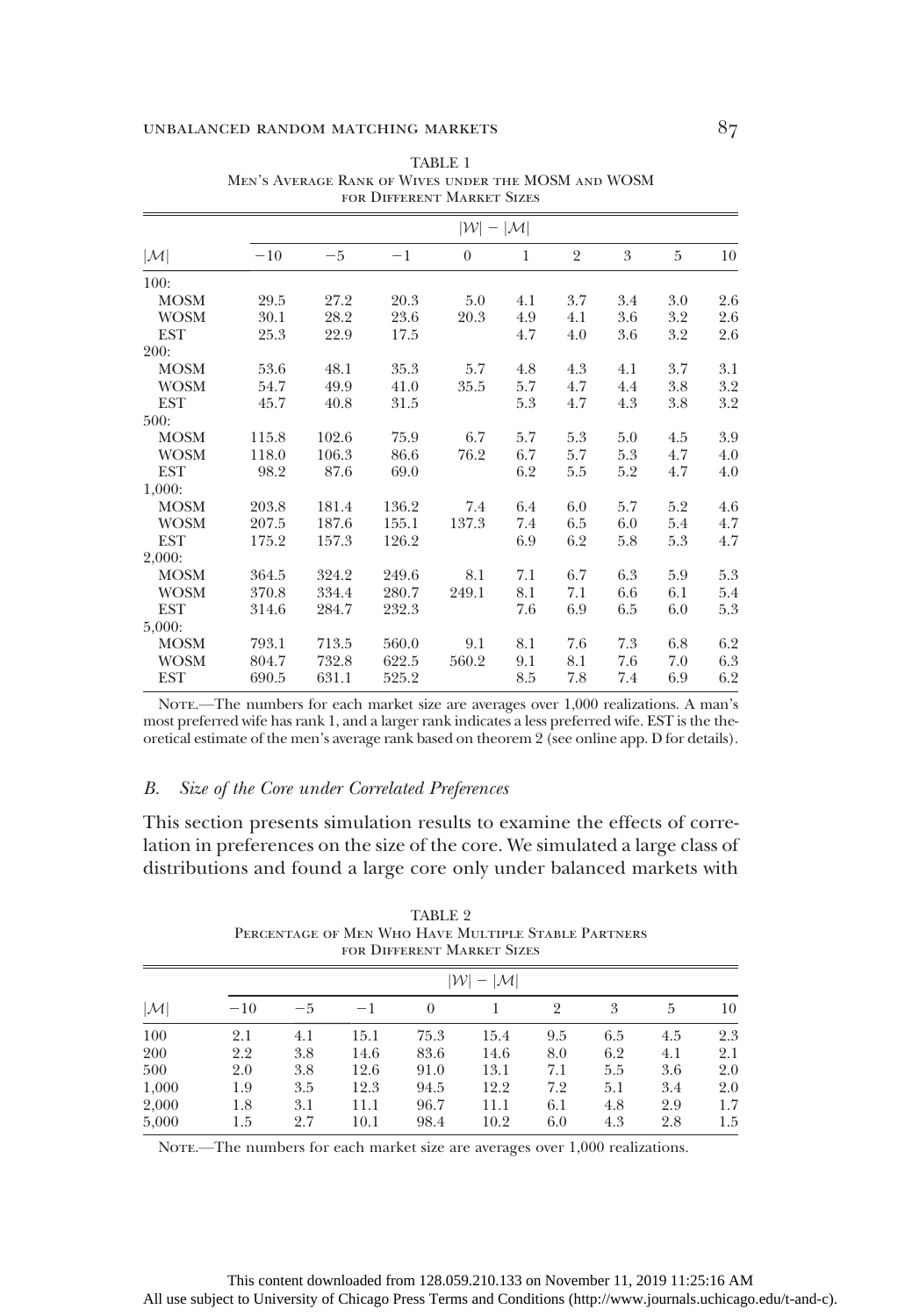|                 |             | $ W  -  M  = +1$            |                               | $ \mathcal{W}  -  \mathcal{M}  = +10$ |                             |                               |  |
|-----------------|-------------|-----------------------------|-------------------------------|---------------------------------------|-----------------------------|-------------------------------|--|
|                 |             | Men's Average<br>Rank under | % Men with<br>Multiple Stable |                                       | Men's Average<br>Rank under | % Men with<br>Multiple Stable |  |
| $ \mathcal{M} $ | <b>MOSM</b> | WOSM                        | Partners                      | <b>MOSM</b>                           | <b>WOSM</b>                 | Partners                      |  |
| 10              | 2.0(0.4)    | 2.3(6)                      | 13.8 (18.8)                   | 1.3(0.2)                              | 1.3(0.2)                    | 1.2(5.1)                      |  |
| 100             | 4.1(0.7)    | 4.9(1.1)                    | 15.2(13.0)                    | 2.5(.3)                               | 2.6(.3)                     | 2.3(3.1)                      |  |
| 1,000           | 6.5(.8)     | 7.4(1.3)                    | 11.9(10.2)                    | 4.6(.3)                               | 4.7(.3)                     | 1.9(2.0)                      |  |
| 10,000          | 8.8(.8)     | 9.8(1.3)                    | 9.4(8.3)                      | 6.9(0.3)                              | 7.0(0.3)                    | 1.5(1.5)                      |  |
| 100,000         | 11.1(0.8)   | 12.1(1.3)                   | 7.7(6.6)                      | 9.1(.3)                               | 9.3(.3)                     | 1.1(1.0)                      |  |
| 1,000,000       | 13.4(0.8)   | 14.4(1.3)                   | 6.6(6.0)                      | 11.5(0.3)                             | 11.6(.3)                    | .8(0.8)                       |  |

TABLE 3 Men's Average Rank in Different Market Sizes with a Small Imbalance

NOTE.—The numbers for each market size are averages over 1,000 realizations. Standard deviations are given in parentheses.

little correlation in preferences.<sup>21</sup> Our simulations suggest that the core generally becomes smaller as preferences become more correlated, although there are examples of the opposite.<sup>22</sup>

We present results on preferences generated from the following random utility model, adapted from Hitsch et al. (2010). Each agent  $\ell$  has two characteristics,  $x_i^A$  and  $x_i^D$ . The utility of agent *i* for being matched with agent  $j$  is given by

$$
u_i(j) = \beta x_j^A - \gamma (x_i^D - x_j^D)^2 + \varepsilon_{ij}, \qquad (1)
$$

where  $\varepsilon_{ii}$  is an idiosyncratic term for the pair  $(i, j)$  independently drawn from the standard logistic distribution. We use  $x_i^A$  as a vertical quality that is desirable for all agents, with  $x_i^A \sim U[0, 1]$  drawn independently for<br>each agent. We use  $x^P$  as a location, with  $x^P \sim U[0, 1]$  drawn independent each agent. We use  $x_i^D$  as a location, with  $x_i^D \sim U[0, 1]$  drawn independently for each agent. The values of the coefficient  $\alpha$  determine agents' dently for each agent. The values of the coefficient  $\gamma$  determine agents' preferences to be close to/far from those of their partner. The same values of the coefficients  $\beta$ ,  $\gamma$  are used for both men and women.

When  $\beta = \gamma = 0$ , preferences are drawn independently and uniformly at random. As  $\beta$  increases (keeping  $\gamma$  fixed), preferences become more correlated; and if  $\beta \rightarrow \infty$ , all men will have the same preferences over

<sup>22</sup> It is possible to construct specific examples such that an increase in correlation increases the size of the core. For example, if there are 41 men and 40 women with independently and identically distributed preferences, we can create a balanced market (and hence a large core) by making all women rank the same man at the bottom of their list.

<sup>&</sup>lt;sup>21</sup> We did find somewhat unnatural correlation structures that also lead to a large core in balanced markets, e.g., when generating preferences by drawing  $\varepsilon_{mw}$  independently for each pair  $(m, w)$  and setting  $u_w(m) = \varepsilon_{mw} = -u_w(w)$ . However, for all such structures we examined the core is small in unbalanced markets.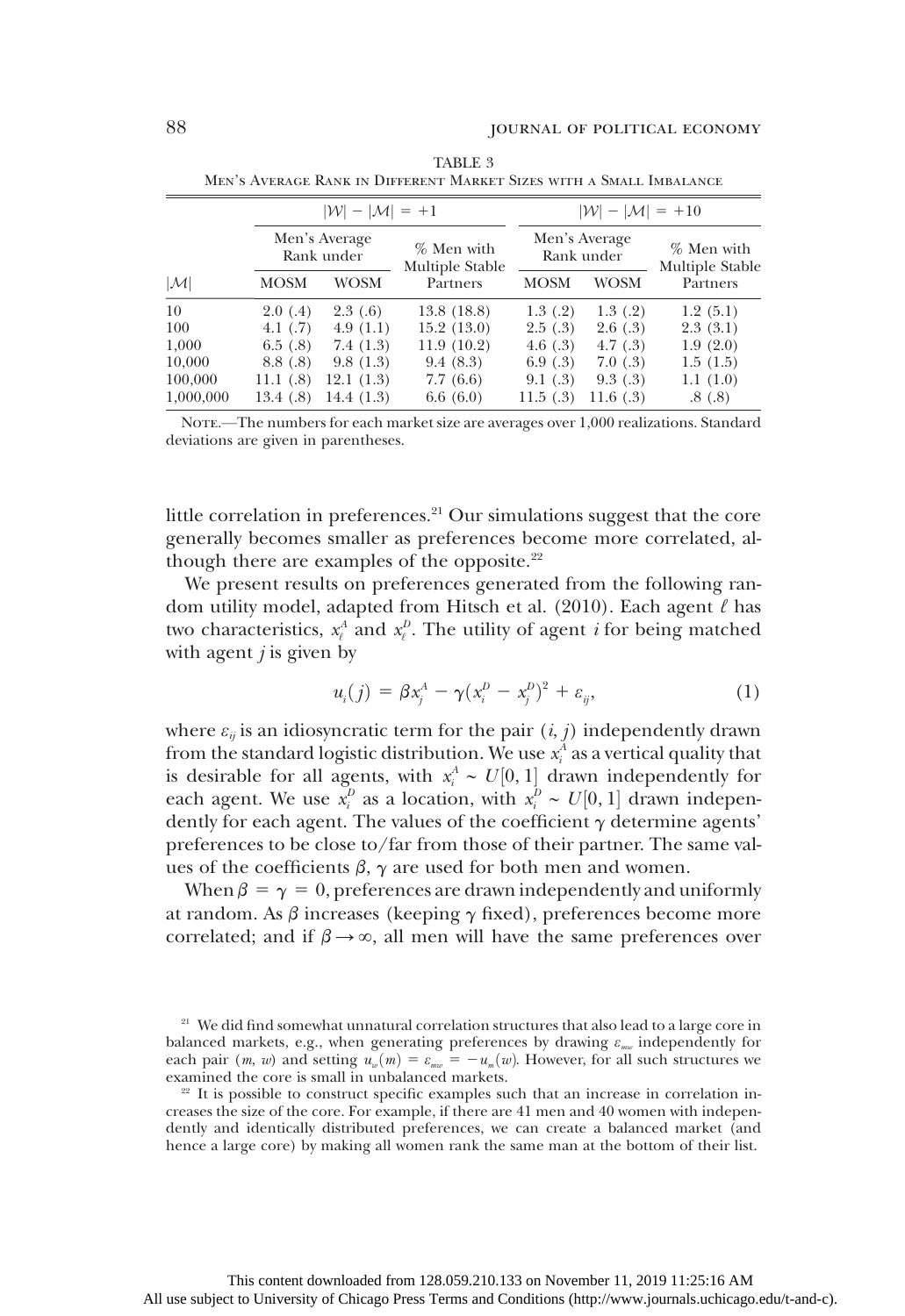## unbalanced random matching markets 89

women (and symmetrically). Taking  $\gamma \neq 0$  generates alignment between  $u_m(w)$  and  $u_w(m)$ .<sup>23</sup>

Figure 4 shows the size of the core for different levels of imbalance and a range of coefficient values. For each market we simulate 2,000 realizations and report the average percentage of men with multiple stable partners.<sup>24</sup> We consider markets with 40 women and either 40, 41, 45, or 60 men,  $\beta \in [0, 20]$  and  $\gamma \in [-20, 20]$ . Observe that correlation tends to reduce the size of the core (see nn. 21 and 22). The only markets that have a large core are balanced markets with low levels of correlation in preferences. We interpret these results as complementary to our theoretical results, giving additional suggestive evidence that general preference distributions are likely to generate a small core.

# C. Robustness of the Short Side Advantage

Theorem 2 shows that if there are strictly fewer men than women and preferences are complete and uncorrelated, then men will have a large advantage: men will be matched with one of their top choices, while women will be matched with a husband who is not much better than a random man. But this result may not hold when preferences are correlated; for example, if all men have the same preferences, the top-ranked woman must be matched with her top choice (regardless of the number of men and women). We therefore conduct numerical experiments to investigate the extent of the men's advantage when there are fewer men and preferences are correlated.

Figure 5 reports the results for different markets generated using the utility model from Section IV.B. Each panel reports the men's average rank of wives under different values of  $\beta$ ,  $\gamma$  for markets with 40 women and from 20 to 60 men. Each panel contains as a reference point the graph for  $\beta = \gamma = 0$  (which replicates fig. 3). We plot the men's average rank only under the MOSM, as the men's average rank under the WOSM is almost identical (it differs only for balanced markets).

Panel A shows results with  $\gamma = 0$  and different values of  $\beta$  as indicated. A higher value of  $\beta$  makes preferences of agents on the same side more correlated. The short side of the market retains an advantage for small values of  $\beta$ . When  $\beta$  is very large, all men have almost the same preferences over women, and therefore the men's average rank is  $[\min(|\mathcal{M}|, |\mathcal{W}|) + 1]/2$ .

Panel B shows results for varying values of  $\gamma$ , holding  $\beta = 0$ . If  $\gamma > 0$ , both agents prefer a close partner, generating alignment between the

<sup>&</sup>lt;sup>23</sup> See Yariv and Lee (2014) for analysis of fully aligned random preferences.

<sup>&</sup>lt;sup>24</sup> We also measured the size of the core using the difference/ratio between the men's rank of wives under MOSM and under WOSM. These measures produce very similar results and are therefore omitted.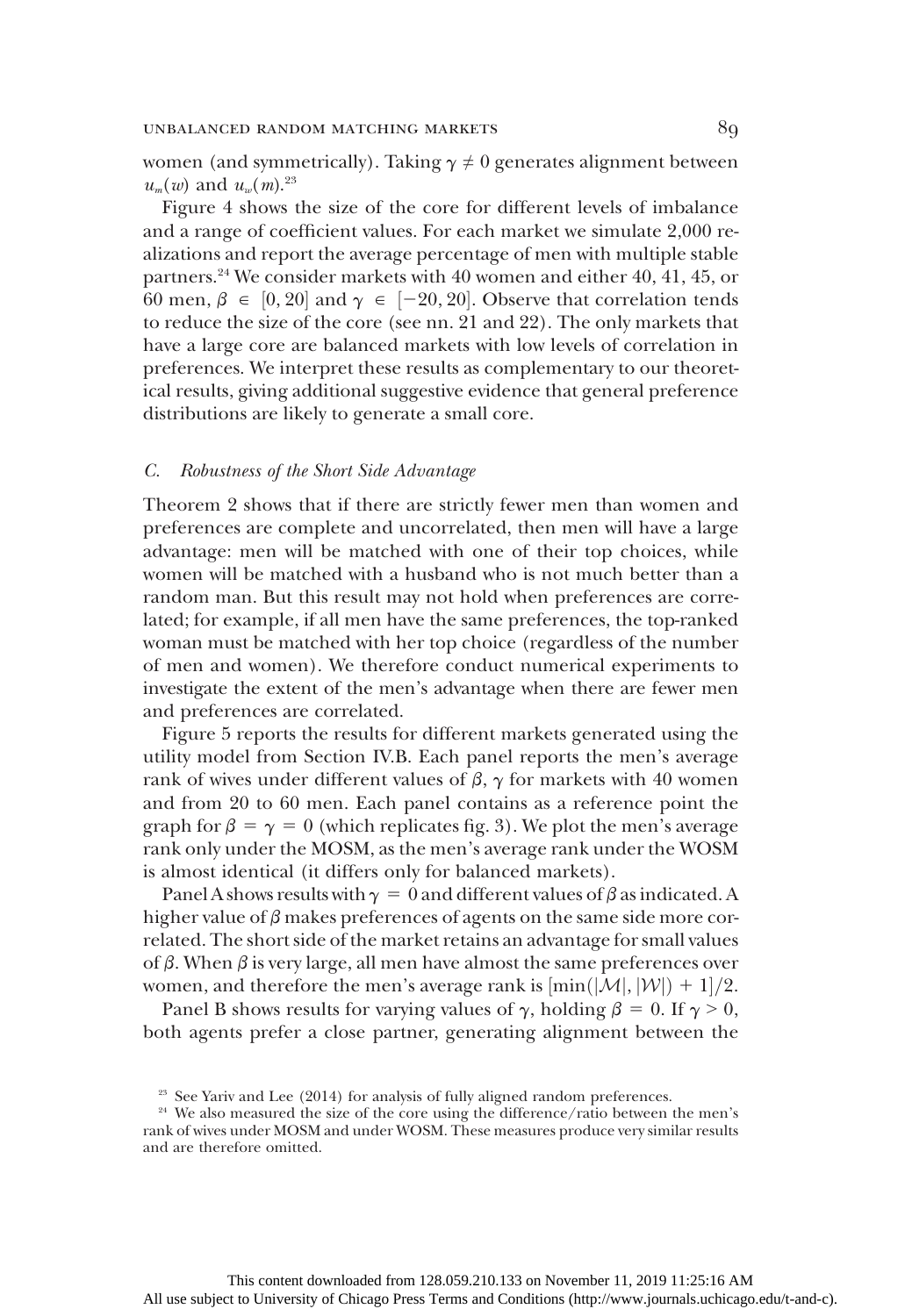

FIG. 4.—The percentage of men with multiple stable partners for correlated preferences, generated as per equation (1): A, 40 men; B, 41 men; C, 45 men; D, 60 men. In each plot the z-axis (vertical and color) gives the percentage of agents with multiple stable partners, the x-axis is the value of the coefficient  $\gamma$  (ranging from -20 to 20), and the y-axis is the value of coefficient  $\beta$  (ranging from 0 to 20). The number of men is 40, 41, 45, or 60, as labeled for each plot. In all markets there are 40 women.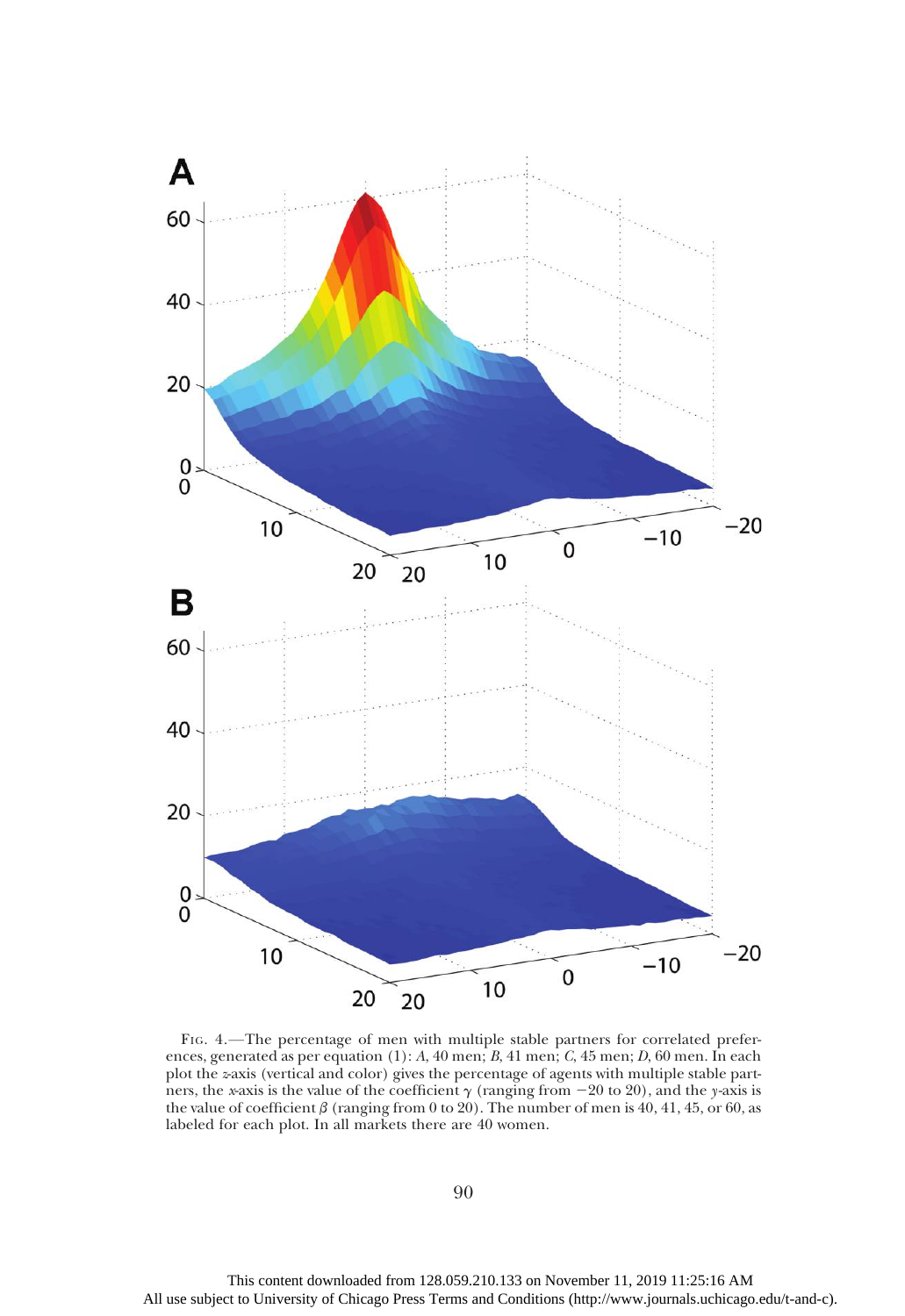

FIG. 4(Continued)

This content downloaded from 128.059.210.133 on November 11, 2019 11:25:16 AM All use subject to University of Chicago Press Terms and Conditions (http://www.journals.uchicago.edu/t-and-c).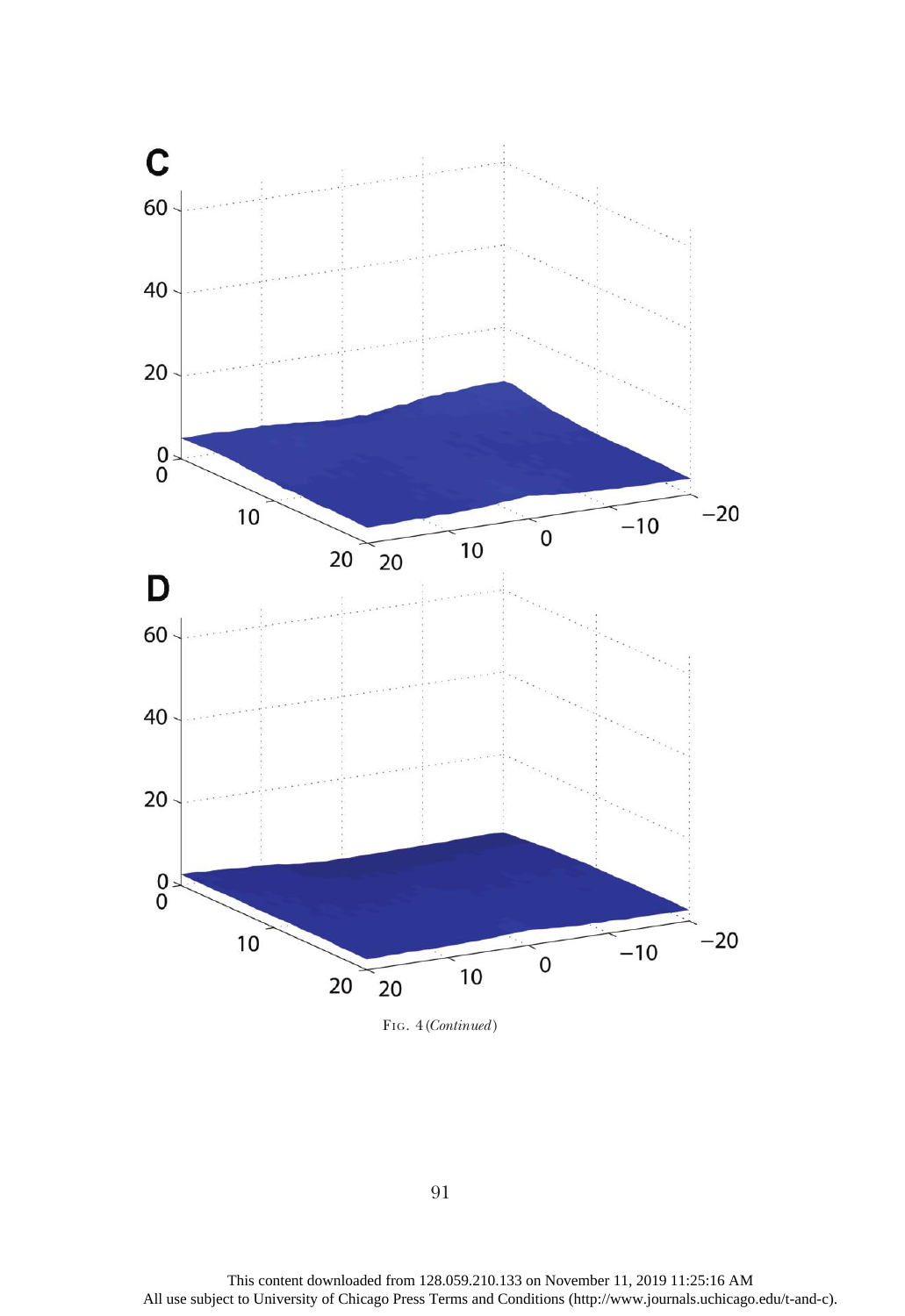

FIG. 5.—Men's average rank of wives under MOSM for correlated preferences, generated as per equation (1), with 40 women and a varying number of men. Panel A plots the average rank when  $\gamma = 0$  and  $\beta$  ranges from 0 to 100, with different lines corresponding to different values of  $\beta$ . Similarly, panel B plots the average rank when  $\beta = 0$  and  $\gamma$  ranges from 0 to 1,000. Panel C plots the average rank for  $\beta = \gamma$ .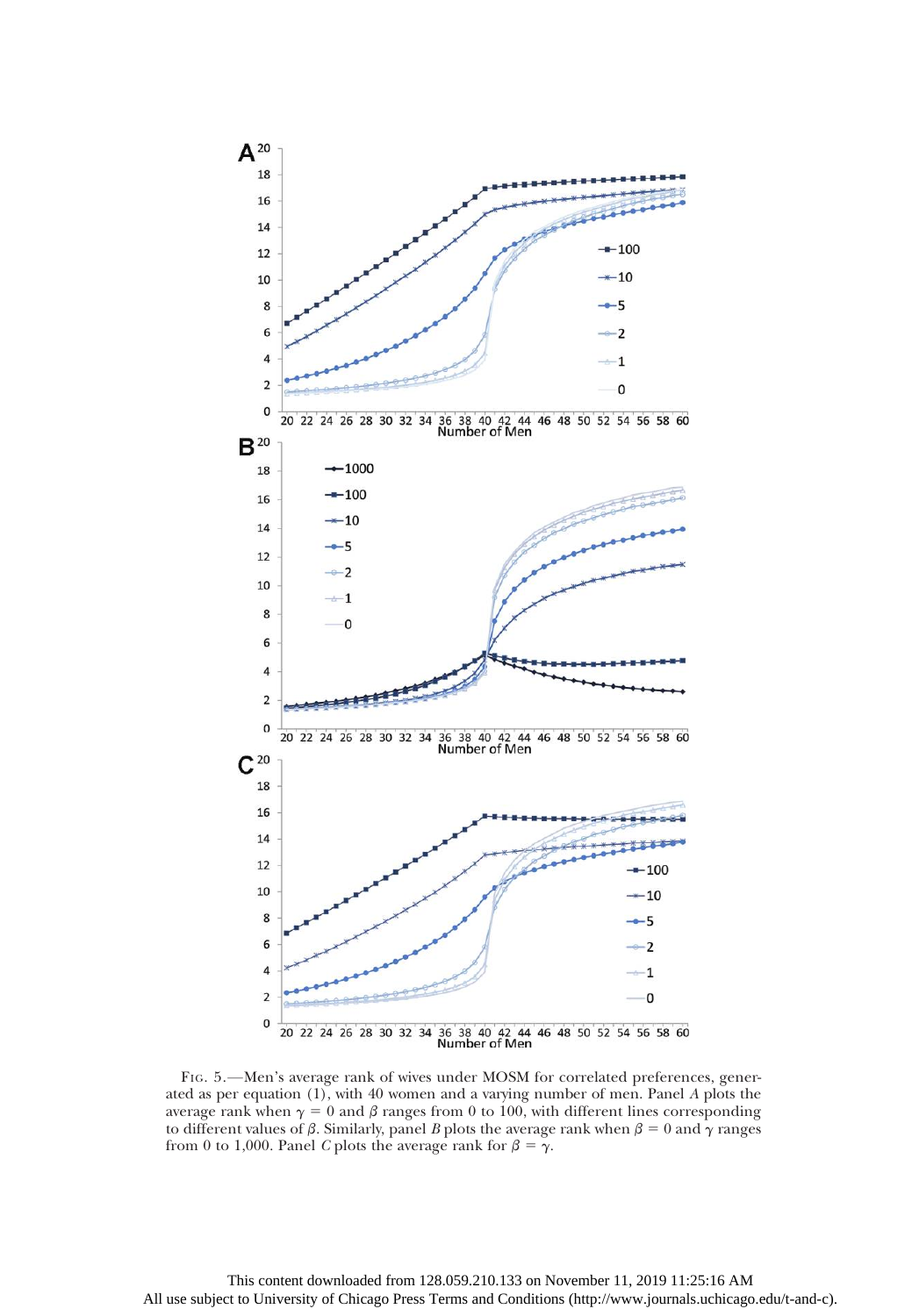## unbalanced random matching markets 93

preferences of men and women, as well as correlation in the preferences of men. As  $\gamma$  increases, the men's average rank of wives increases in markets with fewer than 40 men, but it decreases in markets with more than 40 men since matched men are likely to be favorably ranked by their wives and therefore likely to rank their wives favorably.

Panel C shows the results when taking  $\beta = \gamma$ , and each line is labeled by the common value for both coefficients. The advantage of the short side gradually decreases as correlation increases but is still evident even when there is a sizable correlation.

Put together, we find that for low levels of correlation, men tend to receive a lower average rank when there are fewer men. This advantage is continuously attenuated as agents' preferences become more correlated.

We further simulate markets in which agents find some potential partners to be unacceptable. For each man  $m$  and woman  $w$  we independently draw  $u_m(w) \sim U[0, 1]$ , where m's utility of remaining single is  $\overline{u}^M$ . Thus w is unacceptable to m if  $u_m(w) \leq \overline{u}^M$ , and if  $\overline{u}^M = 0.33$ , there is a 33 percent chance that a man will find a potential wife to be unacceptable. Preferences for women were drawn analogously, with  $\overline{u}^W$  being the utility of remaining single. Figure 6 reports the men's average rank of wives under the MOSM for markets with 40 women and from 20 to 60 men and  $(\overline{u}^M, \overline{u}^W) \in \{0, .33, .66\}^{2.25}$  The shape of the marker indicates the value<br>of  $\overline{x}^M$  and the shade indicates the value of  $\overline{x}^W$ . The number of matched of  $\overline{u}^M$ , and the shade indicates the value of  $\overline{u}^W$ . The number of matched agents is at least 85 percent of min( $|M|, |W|$ ) in all reported markets. We find that only the selectivity of the long side matters: the lines merge according to shade when there are more women and according to shape when there are more men. The benefit of the short side is still apparent, but it is continuously attenuated as the long side becomes more selective.

#### D. Many-to-One Markets

We run computational experiments to investigate the effect of imbalance in many-to-one matching markets, in which colleges have responsive preferences (Roth 1985) and each college is small relative to the size of the market (see online app. C for further discussion). For each student we independently draw a complete preference list over colleges uniformly at random. For each college we independently draw a complete preference list over individual students uniformly at random.

Denote by S the set of students, by C the set of colleges, and by q the number of seats in each college. We say that a market is unbalanced if the number of students differs from the total number of seats, that is,

<sup>&</sup>lt;sup>25</sup> The men's average rank under WOSM is omitted as it is almost identical in all unbalanced markets.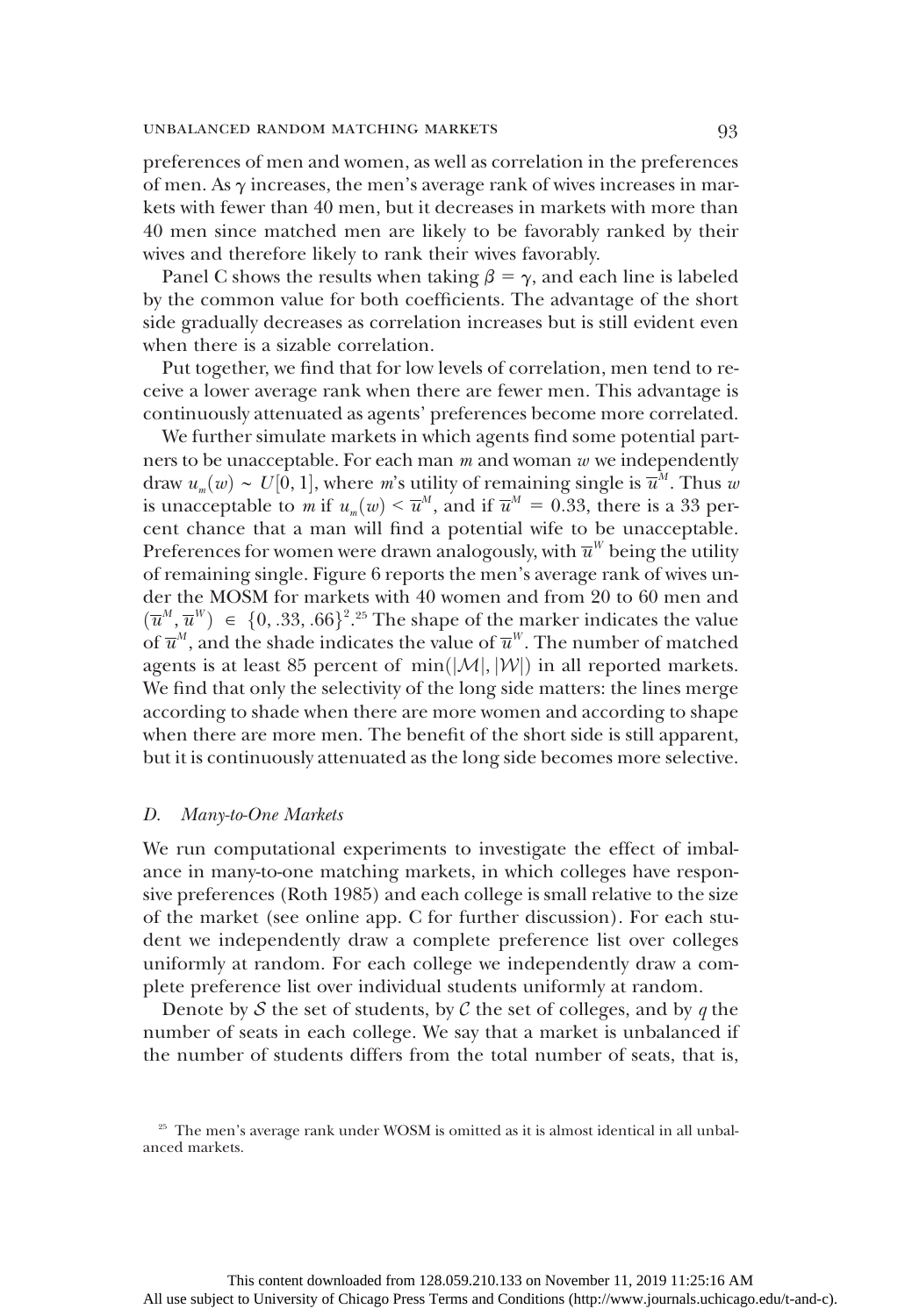

FIG. 6.—Men's average rank of wives for various levels of imbalance and selectivity in random markets with 40 women and a varying number of men. Each of the  $3 \times 3$  lines indicates a different level of selectivity for men and women, marked by shade and shape. The shape indicates the selectivity of men, giving the chance a man will find a potential wife to be unacceptable. The shade indicates the selectivity of women, giving the chance that a woman will find a potential husband to be unacceptable.

 $|S| \neq |C| \times q$ . For each market size we draw 1,000 realizations and compute the extreme stable matchings: the student-optimal stable matching (SOSM) and the college-optimal stable matching (COSM). The students' average rank of their colleges (under both SOSM and COSM) is defined as before. The colleges' average rank of students is computed by averaging the rank of students in all filled seats.

Tables 4, 5, and 6 report simulation results for markets with an overall number of seats of  $q \times |\mathcal{C}| = 100, 200, 500, 1,000$ , with a varying number of seats per college ( $q = 2, 5$ ) and a varying number of students  $|S|$  (varying from  $q |\mathcal{C}| - 10$  to  $q |\mathcal{C}| + 10$ . As in the one-to-one markets, we find that there is a big difference between the SOSM and COSM when the market is balanced, but in unbalanced markets the SOSM and COSM give almost the same average rank to both colleges and students. The percentage of students with multiple stable matches is large when the market is balanced, but it is small under imbalance.

If we increase q while holding  $q \times |\mathcal{C}|$  and  $|\mathcal{S}|$  fixed, we find that the core shrinks, and the college's average rank increases. Note that an increase in  $q$  effectively makes preferences over seats more correlated, and our findings here resemble the effects of increased correlations reported in Sections IV.B and IV.C. The average rank of students is not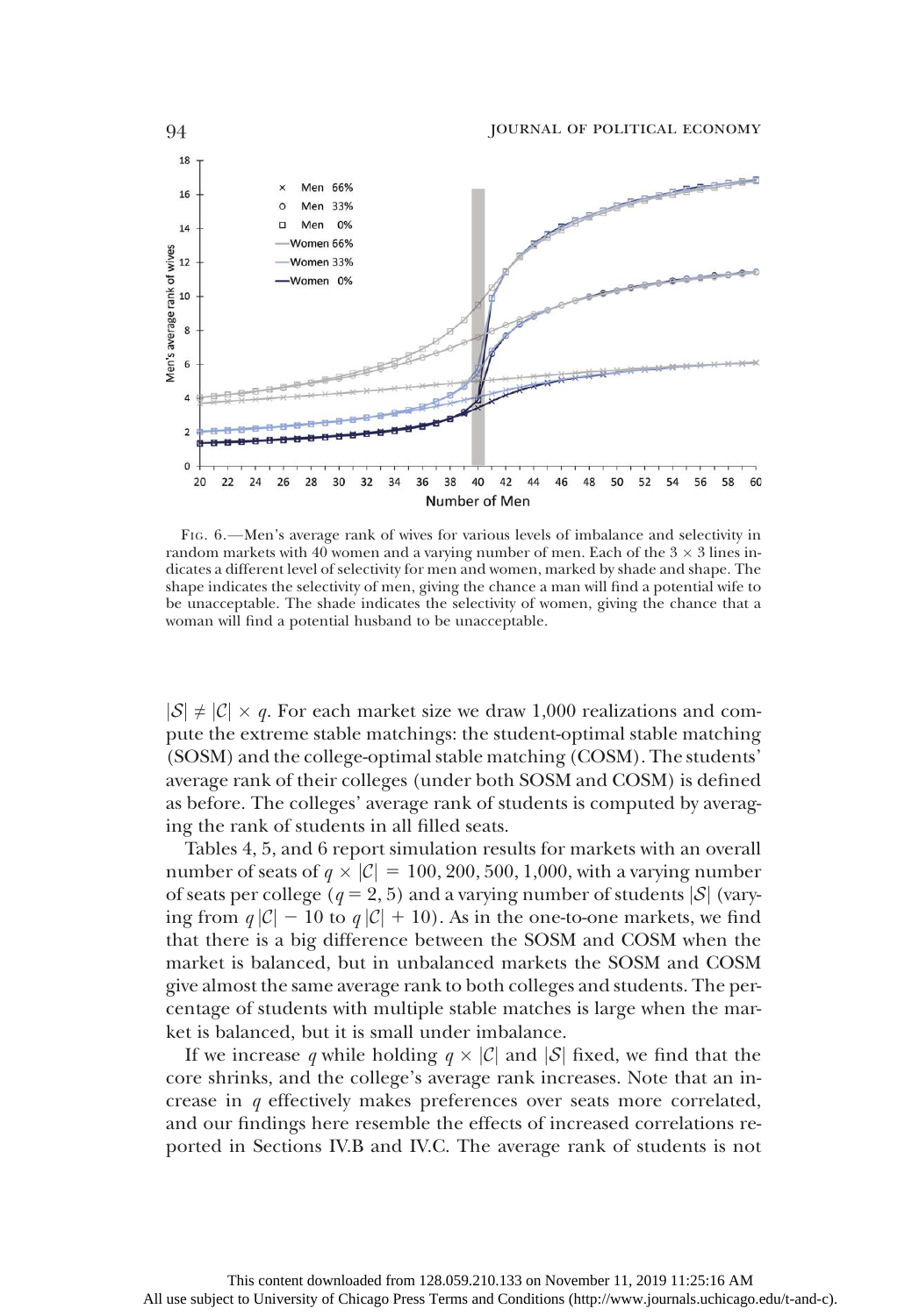|                        |       |         |      |      | $ \mathcal{S}  -  \mathcal{C}  \times q$ |              |                |                |       |
|------------------------|-------|---------|------|------|------------------------------------------|--------------|----------------|----------------|-------|
| $ C  \times q$         | $-10$ | $-5$    | $-2$ | $-1$ | $\Omega$                                 | $\mathbf{1}$ | $\overline{2}$ | $\overline{5}$ | 10    |
| $100 (50 \times 2)$ :  |       |         |      |      |                                          |              |                |                |       |
| <b>SOSM</b>            | 1.8   | 2.0     | 2.4  | 2.7  | 3.1                                      | 10.4         | 12.0           | 14.4           | 16.3  |
| <b>COSM</b>            | 1.8   | 2.1     | 2.6  | 3.1  | 10.5                                     | 12.0         | 13.0           | 14.9           | 16.6  |
| $200(100\times2)$ :    |       |         |      |      |                                          |              |                |                |       |
| <b>SOSM</b>            | 2.1   | 2.4     | 2.8  | 3.1  | 3.6                                      | 17.8         | 20.4           | 24.7           | 28.1  |
| COSM                   | 2.2   | 2.5     | 3.1  | 3.5  | 17.9                                     | 20.6         | 22.3           | 25.6           | 28.7  |
| 500 $(250 \times 2)$ : |       |         |      |      |                                          |              |                |                |       |
| <b>SOSM</b>            | 2.6   | 2.9     | 3.4  | 3.6  | 4.1                                      | 38.0         | 43.3           | 51.6           | 59.1  |
| <b>COSM</b>            | 2.6   | 3.0     | 3.6  | 4.1  | 38.2                                     | 43.5         | 46.9           | 53.4           | 60.2  |
| $1,000(500\times2)$    |       |         |      |      |                                          |              |                |                |       |
| <b>SOSM</b>            | 3.0   | 3.3     | 3.8  | 4.0  | 4.5                                      | 69.1         | 78.0           | 91.7           | 103.7 |
| <b>COSM</b>            | 3.0   | 3.4     | 4.0  | 4.5  | 68.5                                     | 78.1         | 83.8           | 94.6           | 105.2 |
| $100 (20 \times 5)$ :  |       |         |      |      |                                          |              |                |                |       |
| <b>SOSM</b>            | 1.3   | 1.5     | 1.6  | 1.7  | 1.9                                      | 4.5          | 5.1            | 6.0            | 6.8   |
| <b>COSM</b>            | 1.3   | 1.5     | 1.7  | 1.9  | 4.5                                      | 5.1          | 5.5            | 6.2            | 6.9   |
| $200 (40 \times 5)$ :  |       |         |      |      |                                          |              |                |                |       |
| <b>SOSM</b>            | 1.5   | $1.7\,$ | 1.8  | 2.0  | 2.1                                      | 7.5          | 8.5            | 10.2           | 11.6  |
| COSM                   | 1.5   | 1.7     | 1.9  | 2.1  | 7.6                                      | 8.5          | 9.3            | 10.6           | 11.8  |
| 500 $(100 \times 5)$ : |       |         |      |      |                                          |              |                |                |       |
| <b>SOSM</b>            | 1.8   | 1.9     | 1.1  | 2.3  | 2.4                                      | 15.6         | 17.7           | 21.0           | 23.9  |
| <b>COSM</b>            | 1.8   | 2.0     | 2.2  | 2.4  | 15.6                                     | 17.8         | 19.1           | 21.7           | 24.3  |
| $1,000(200\times5)$ :  |       |         |      |      |                                          |              |                |                |       |
| <b>SOSM</b>            | 1.9   | 2.1     | 2.3  | 2.5  | 2.7                                      | 27.7         | 31.4           | 36.8           | 41.6  |
| <b>COSM</b>            | 2.0   | 2.2     | 2.5  | 2.6  | 28.0                                     | 31.4         | 33.8           | 38.0           | 42.3  |

TABLE 4 Students' Average Rank of Colleges in the SOSM and COSM for Different Markets

NOTE. - A student's most preferred college has rank 1, and a larger rank indicates a less preferred college.

directly comparable across different values of  $q$ , since the length of the students' preference list changes.

# V. Discussion

Competition has been at the heart of economic theory since Edgeworth (1881) and may have a stark effect as in the famous left glove, right glove example by Shapley and Shubik (1969). We show that there is a similar stark effect of competition in random matching markets, despite the heterogeneity of preferences and the lack of monetary transfers. This allows us to characterize stable matchings and to provide an explanation as to why small cores are empirically ubiquitous.

Under more general preference distributions the structure of stable matchings may be more involved. As an example, consider a tiered oneto-one market with 30 workers and 40 firms in two tiers: 20 firms are "top" and 20 firms are "middle." Preferences are drawn uniformly at random, except that every worker prefers any top firm over any middle firm.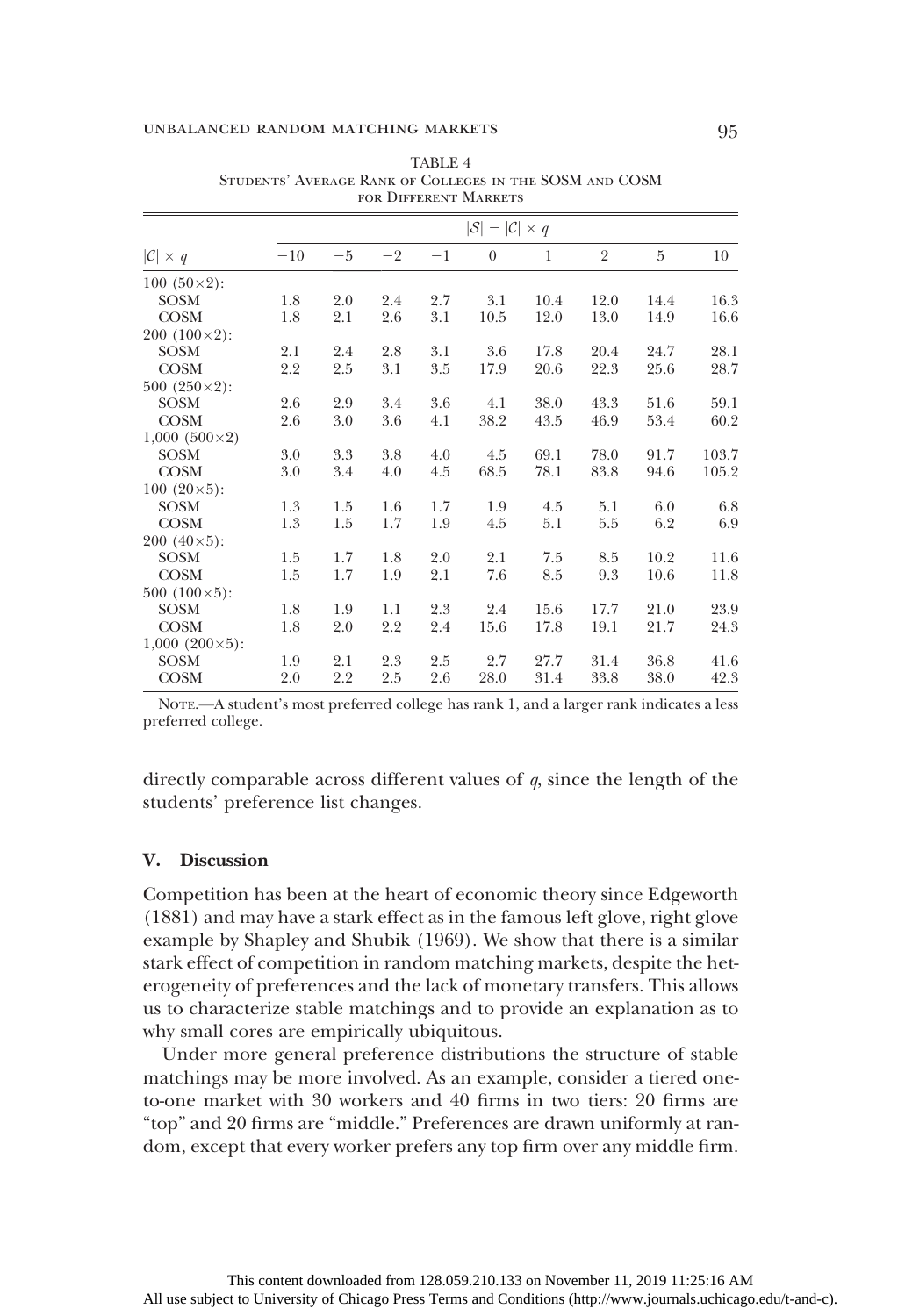|                        |       |       |       |       | $ \mathcal{S}  -  \mathcal{C}  \times q$ |              |                |      |      |
|------------------------|-------|-------|-------|-------|------------------------------------------|--------------|----------------|------|------|
| $ C  \times q$         | $-10$ | $-5$  | $-2$  | $-1$  | $\theta$                                 | $\mathbf{1}$ | $\overline{2}$ | 5    | 10   |
| $100(50\times2)$ :     |       |       |       |       |                                          |              |                |      |      |
| <b>SOSM</b>            | 33.4  | 31.5  | 28.9  | 27.1  | 24.5                                     | 7.1          | 5.9            | 4.7  | 3.9  |
| <b>COSM</b>            | 32.9  | 30.6  | 26.8  | 23.9  | 7.2                                      | 6.0          | 5.4            | 4.5  | 3.8  |
| $200(100\times2)$ :    |       |       |       |       |                                          |              |                |      |      |
| <b>SOSM</b>            | 61.3  | 56.8  | 50.9  | 48.3  | 42.8                                     | 8.5          | 7.2            | 5.7  | 4.8  |
| <b>COSM</b>            | 60.4  | 55.1  | 47.4  | 42.9  | 8.5                                      | 7.2          | 6.5            | 5.4  | 4.6  |
| 500 $(250 \times 2)$ : |       |       |       |       |                                          |              |                |      |      |
| <b>SOSM</b>            | 134.7 | 123.1 | 110.3 | 103.3 | 92.4                                     | 10.0         | 8.6            | 7.0  | 6.0  |
| COSM                   | 132.6 | 119.1 | 102.9 | 92.7  | 10.1                                     | 8.6          | 7.9            | 6.8  | 5.8  |
| $1,000(500\times2)$ :  |       |       |       |       |                                          |              |                |      |      |
| <b>SOSM</b>            | 242.3 | 220.4 | 199.1 | 188.3 | 168.1                                    | 11.1         | 9.6            | 8.0  | 7.0  |
| <b>COSM</b>            | 238.7 | 213.9 | 187   | 169.4 | 11.2                                     | 9.6          | 8.9            | 7.8  | 6.9  |
| $100(20\times5)$ :     |       |       |       |       |                                          |              |                |      |      |
| <b>SOSM</b>            | 38.1  | 36.9  | 34.8  | 33.4  | 31.5                                     | 13.4         | 11.3           | 9.0  | 7.5  |
| <b>COSM</b>            | 37.8  | 36.3  | 33.2  | 31.2  | 13.4                                     | 11.3         | 10.3           | 8.6  | 7.3  |
| $200 (40 \times 5)$ :  |       |       |       |       |                                          |              |                |      |      |
| <b>SOSM</b>            | 72.2  | 68.1  | 63.3  | 60.5  | 56.4                                     | 16.1         | 13.8           | 11.0 | 9.3  |
| COSM                   | 71.4  | 66.5  | 60.2  | 56.4  | 16.1                                     | 13.8         | 12.5           | 10.6 | 9.1  |
| 500 $(100 \times 5)$ : |       |       |       |       |                                          |              |                |      |      |
| <b>SOSM</b>            | 162.6 | 152.1 | 140.8 | 132.7 | 123.7                                    | 19.4         | 16.8           | 13.8 | 11.9 |
| <b>COSM</b>            | 160.7 | 148.4 | 133.9 | 123.7 | 19.5                                     | 16.7         | 15.5           | 13.3 | 11.6 |
| $1,000(200\times5)$ :  |       |       |       |       |                                          |              |                |      |      |
| <b>SOSM</b>            | 300.0 | 278.6 | 256.8 | 244.5 | 229.3                                    | 22.1         | 19.1           | 16.0 | 13.9 |
| <b>COSM</b>            | 296.7 | 272.3 | 244.7 | 228.4 | 21.9                                     | 19.2         | 17.7           | 15.5 | 13.7 |

TABLE 5 Colleges' Average Rank of Students in the SOSM and COSM for Different Markets

NOTE. - A college's most preferred student has rank 1, and a larger rank indicates a less preferred student.

Stable matchings can be decomposed to a stable matching between the top 20 firms and the 30 workers and a stable matching between the remaining 10 unmatched workers and the 20 middle firms. Applying our results to each part implies that the core is small, and stable matchings can roughly be described by the 20 top firms choosing their worker and

| $ C  \times q$      |         |      |      | $ \mathcal{S} $ | C <br>$\times q$<br>$\hspace{1.0cm} \rule{1.5cm}{0.15cm}$ |      |                |     |     |
|---------------------|---------|------|------|-----------------|-----------------------------------------------------------|------|----------------|-----|-----|
|                     | $-10$   | $-5$ | $-2$ | $-1$            | $\Omega$                                                  |      | $\overline{2}$ | 5   | 10  |
| $100(50\times2)$    | 1.8     | 3.4  | 7.8  | 12.4            | 70.7                                                      | 14.1 | 8.4            | 3.9 | 2.1 |
| $200(100\times2)$   | 1.8     | 3.3  | 7.3  | 11.4            | 79.8                                                      | 14.1 | 8.6            | 4.0 | 2.2 |
| 500 $(250\times2)$  | $1.7\,$ | 3.4  | 6.9  | 10.4            | 89.0                                                      | 12.7 | 7.9            | 3.7 | 2.0 |
| $1,000(500\times2)$ | 1.6     | 3.0  | 6.2  | 10.2            | 93.3                                                      | 11.7 | 7.0            | 3.2 | 2.0 |
| $100(20\times5)$    | 1.2     | 1.9  | 5.0  | 6.8             | 57.5                                                      | 13.8 | 7.9            | 3.9 | 1.7 |
| $200 (40 \times 5)$ | 1.3     | 2.6  | 5.2  | 7.1             | 71.4                                                      | 13.1 | 8.5            | 3.9 | 2.1 |
| 500 $(100\times5)$  | 1.2     | 2.6  | 5.0  | 6.8             | 84.1                                                      | 12.5 | 7.2            | 3.7 | 2.1 |
| $1,000(200\times5)$ | 1.1     | 2.3  | 4.8  | 6.7             | 90.3                                                      | 12.0 | 7.1            | 3.4 | 1.8 |

TABLE 6 Percentage of Students Who Have Multiple Stable Matches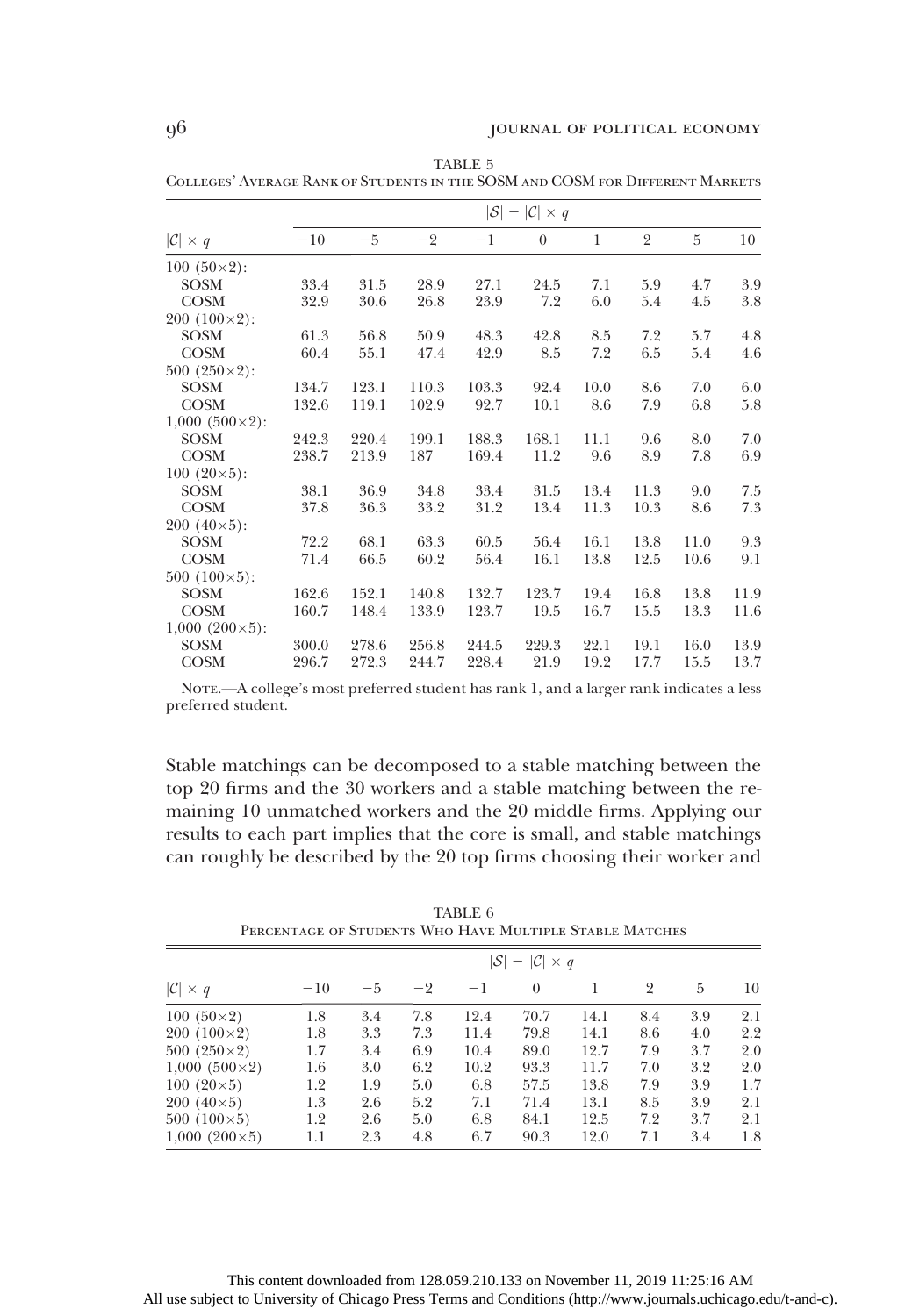the remaining 10 workers choosing their firm from among the middle firms. A similar argument can be used to characterize stable matchings in any tiered market.

In online appendix C, we discuss how to extend our analysis to manyto-one markets between colleges and students, assuming that colleges have responsive preferences and that each college is small relative to the size of the market. The sharp effect of competition is also present in these markets: whenever there is even a slight difference between the number of seats and the number of students in the market, the core is small, and the short side will "choose."

### References

- Abdulkadirolu, A., P. A. Pathak, and A. E. Roth. 2005. "The New York City High School Match." A.E.R. 105:364–67.
- Abdulkadiroglu, A., P. A. Pathak, A. E. Roth, and T. Sönmez. 2006. "Changing the Boston School Choice Mechanism." Working Paper no. 11965, NBER, Cambridge, MA.
- Abdulkadiroğlu, A., and T. Sönmez. 1998. "Random Serial Dictatorship and the Core from Random Endowments in House Allocation Problems." [Econometrica](https://www.journals.uchicago.edu/action/showLinks?doi=10.1086%2F689869&crossref=10.2307%2F2998580&citationId=p_28) 66 (3): 689–701.
- Abramitzky, R., A. Delavande, and L. Vasconcelos. 2011. "Marrying Up: The Role of Sex Ratio in Assortative Matching." American Econ. I.: Appl. Econ. 3 (3): 124–57.
- Azevedo, E. D., and J. D. Leshno. 2016. "A Supply and Demand Framework for Two-Sided Matching Markets." [J.P.E.](https://www.journals.uchicago.edu/action/showLinks?doi=10.1086%2F689869&system=10.1086%2F687476&citationId=p_30) 124 (5): 1235–68.
- Banerjee, A., E. Duflo, M. Ghatak, and J. Lafortune. 2013. "Marry for What: Caste and Mate Selection in Modern India." American Econ. I.: Microeconomics 5 (2): 33–72.
- Becker, G. S. 1973. "A Theory of Marriage: Part I." *[J.P.E.](https://www.journals.uchicago.edu/action/showLinks?doi=10.1086%2F689869&system=10.1086%2F260084&citationId=p_32)* 81:813-46.
- Che, Y.-K., and O. Tercieux. 2014. "Efficiency and Stability in Large Matching Markets." Working paper, Soc. Sci. Res. Network. https://papers.ssrn.com/sol3 /papers.cfm?abstract\_id =  $2638009$ .
- Coles, P., and R. Shorrer. 2014. "Optimal Truncation in Matching Markets." [Games and Econ. Behavior](https://www.journals.uchicago.edu/action/showLinks?doi=10.1086%2F689869&crossref=10.1016%2Fj.geb.2014.01.005&citationId=p_34) 87:591–615.
- Crawford, V. P. 1991. "Comparative Statics in Matching Markets." *[J. Econ. Theory](https://www.journals.uchicago.edu/action/showLinks?doi=10.1086%2F689869&crossref=10.1016%2F0022-0531%2891%2990129-R&citationId=p_35)* 54 (1): 389–400.
- Demange, G., D. Gale, and M. Sotomayor. 1987. "A Further Note on the Stable Matching Problem." [Discrete Appl. Math](https://www.journals.uchicago.edu/action/showLinks?doi=10.1086%2F689869&crossref=10.1016%2F0166-218X%2887%2990059-X&citationId=p_36). 16 (3): 217-22.
- Dubins, L. E., and D. A. Freedman. 1981. "Machiavelli and the Gale-Shapley Algorithm." *[American Math. Monthly](https://www.journals.uchicago.edu/action/showLinks?doi=10.1086%2F689869&crossref=10.1080%2F00029890.1981.11995301&citationId=p_37)* 88:485–94.
- Edgeworth, F. Y. 1881. Mathematical Psychics: An Essay on the Application of Mathematics to the Moral Sciences. London: C. K. Paul.
- Gale, D., and L. S. Shapley. 1962. "College Admissions and the Stability of Mar-riage." [American Math. Monthly](https://www.journals.uchicago.edu/action/showLinks?doi=10.1086%2F689869&crossref=10.1080%2F00029890.1962.11989827&citationId=p_39) 69:9-15.
- Hitsch, G. J., A. Hortaçsu, and D. Ariely. 2010. "Matching and Sorting in Online Dating." A.E.R. 100:130–63.
- Holzman, R., and D. Samet. 2014. "Matching of Like Rank and the Size of the Core in the Marriage Problem." [Games and Econ. Behavior](https://www.journals.uchicago.edu/action/showLinks?doi=10.1086%2F689869&crossref=10.1016%2Fj.geb.2014.10.003&citationId=p_41) 88:277–85.
- Immorlica, N., and M. Mahdian. 2005. "Marriage, Honesty, and Stability." In Proceedings of the Sixteenth Annual ACM-SIAM Symposium on Discrete Algorithms, 53–62. Philadelphia: Soc. Indus. and Appl. Math.